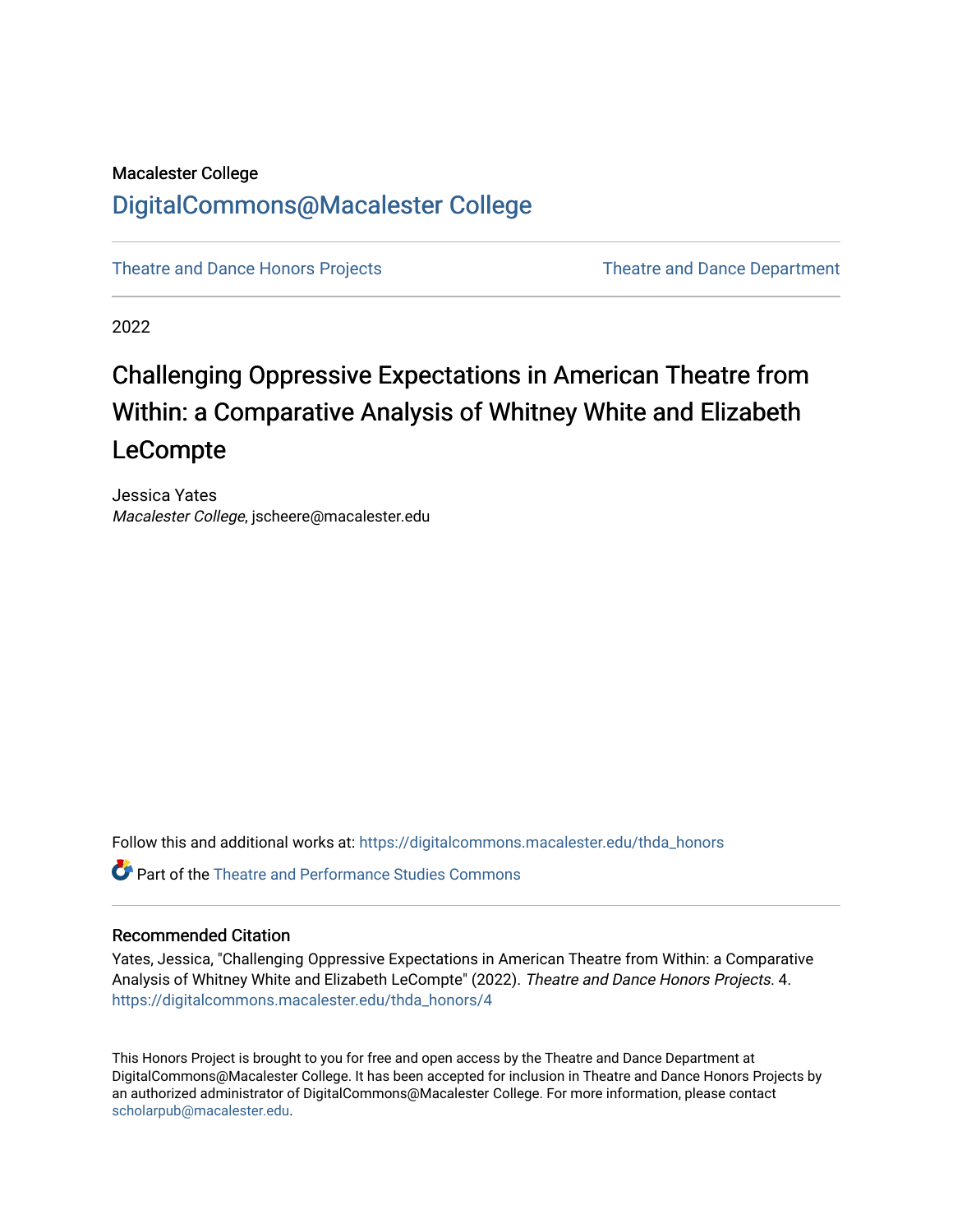Macalester College The Honors Program

Challenging Oppressive Expectations in American Theatre from Within:

 $\mathcal{L} = \{ \mathcal{L} \mathcal{L} \mathcal{L} \mathcal{L} \mathcal{L} \mathcal{L} \mathcal{L} \mathcal{L} \mathcal{L} \mathcal{L} \mathcal{L} \mathcal{L} \mathcal{L} \mathcal{L} \mathcal{L} \mathcal{L} \mathcal{L} \mathcal{L} \mathcal{L} \mathcal{L} \mathcal{L} \mathcal{L} \mathcal{L} \mathcal{L} \mathcal{L} \mathcal{L} \mathcal{L} \mathcal{L} \mathcal{L} \mathcal{L} \mathcal{L} \mathcal{L} \mathcal{L} \mathcal{L} \mathcal{L} \$ 

a Comparative Analysis of Whitney White and Elizabeth LeCompte

by

Jessica Yates

Class of 2022

A critical essay submitted to the faculty of Macalester College in partial fulfillment of the requirements for the Degree of Bachelor of Arts with Departmental Honors in Theater and Dance

Saint Paul, Minnesota April, 2022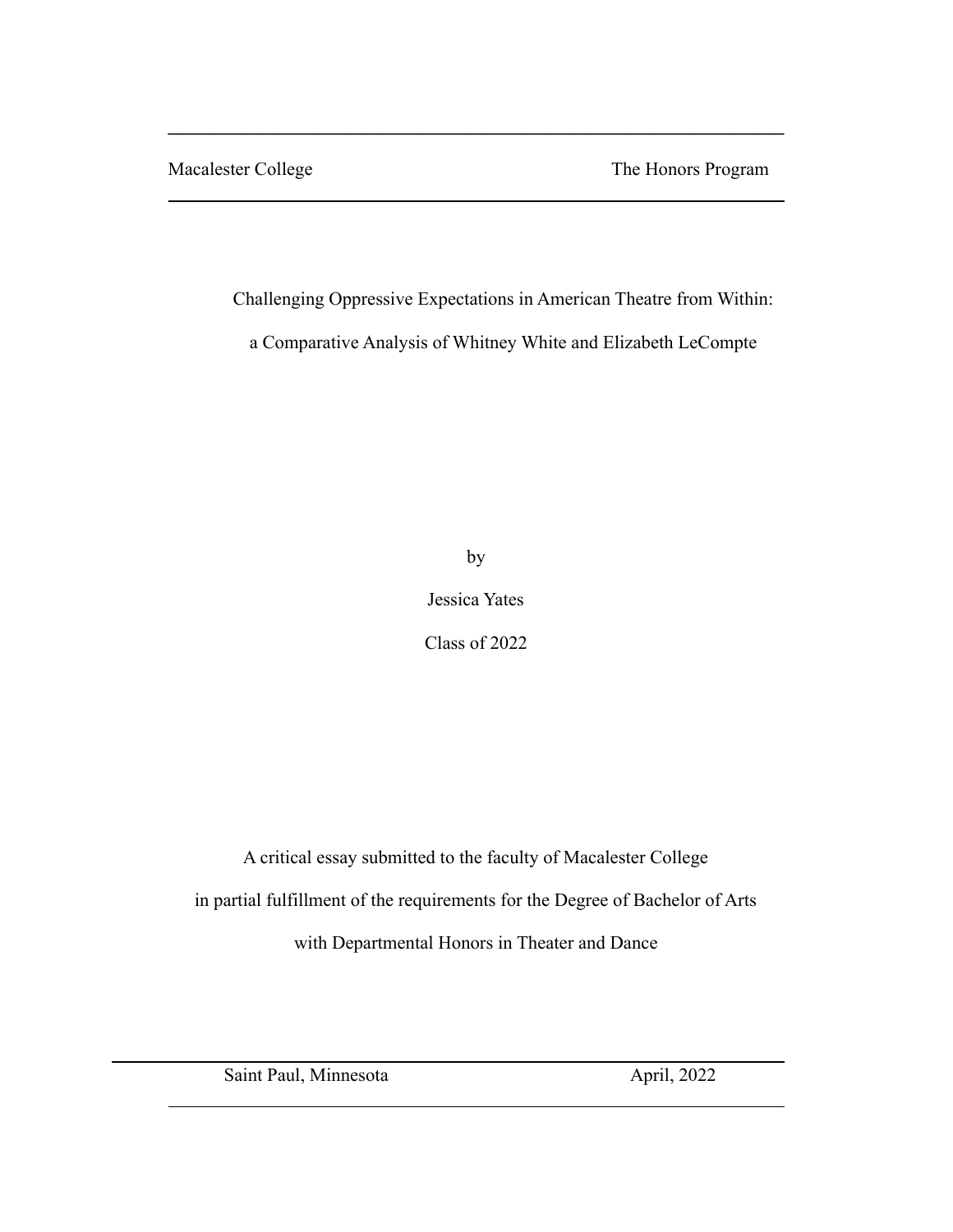## Acknowledgements

I would like to extend special thanks to Cláudia Tatinge Nascimento, my Macalester primary advisor, Barbra Berlovitz, my artistic mentor on this project, and Wendy Weckwerth, my honors essay professor, for their advice throughout the honors process and beyond. I am grateful to the Macalester College Theater and Dance Department for its support, specifically Thomas Barret for his labor and mentorship as technical director and Mina Kinukawa, Sofía Padilla, MaryBeth Gagner, Stephanie Richards, Matt Lefevre, and Peter Morrow for their mentorship of the artistic production team.

I am so grateful and proud of the student designers, cast, and crew who collaborated to make this production: Miles Latham, Alice Endo, Olivia Nyman, Eamon McGuigan, Lucas Martin, Lily Turner, Lizzie Nelson, Anna Keefe, Kai Yamanishi, Emery Todd, Razik Saifullah, Korayma Llumiquinga Lapham, Betsy Foy, Rachel Warshaw, Meg Allen, Rene'e Gonzales, Kyra Layman, Lola Vescovo, Jess Nguyen, Andrew Banker, Chiara Guglielmo, Sofie Holub, Kellen Chenoweth, and Jennifer Yu Chieh Huang. I would also like to thank the 24 student workers in the Theater and Dance Department for their time and energy in the office, box office, publicity, costume shop, and scene shop who made this production happen.

I am thankful to my friends for their endless encouragement, emotional support, artistic inspiration, and everything else.

Lastly, I would like to express my deepest gratitude to my parents, Natasha Yates and Ian Scheerer. Were it not for my parents' passionate feedback and encouragement throughout this past year, I would not have been able to even begin this project, much less complete it.

Thank you to everyone whose energy helped this project come to fruition.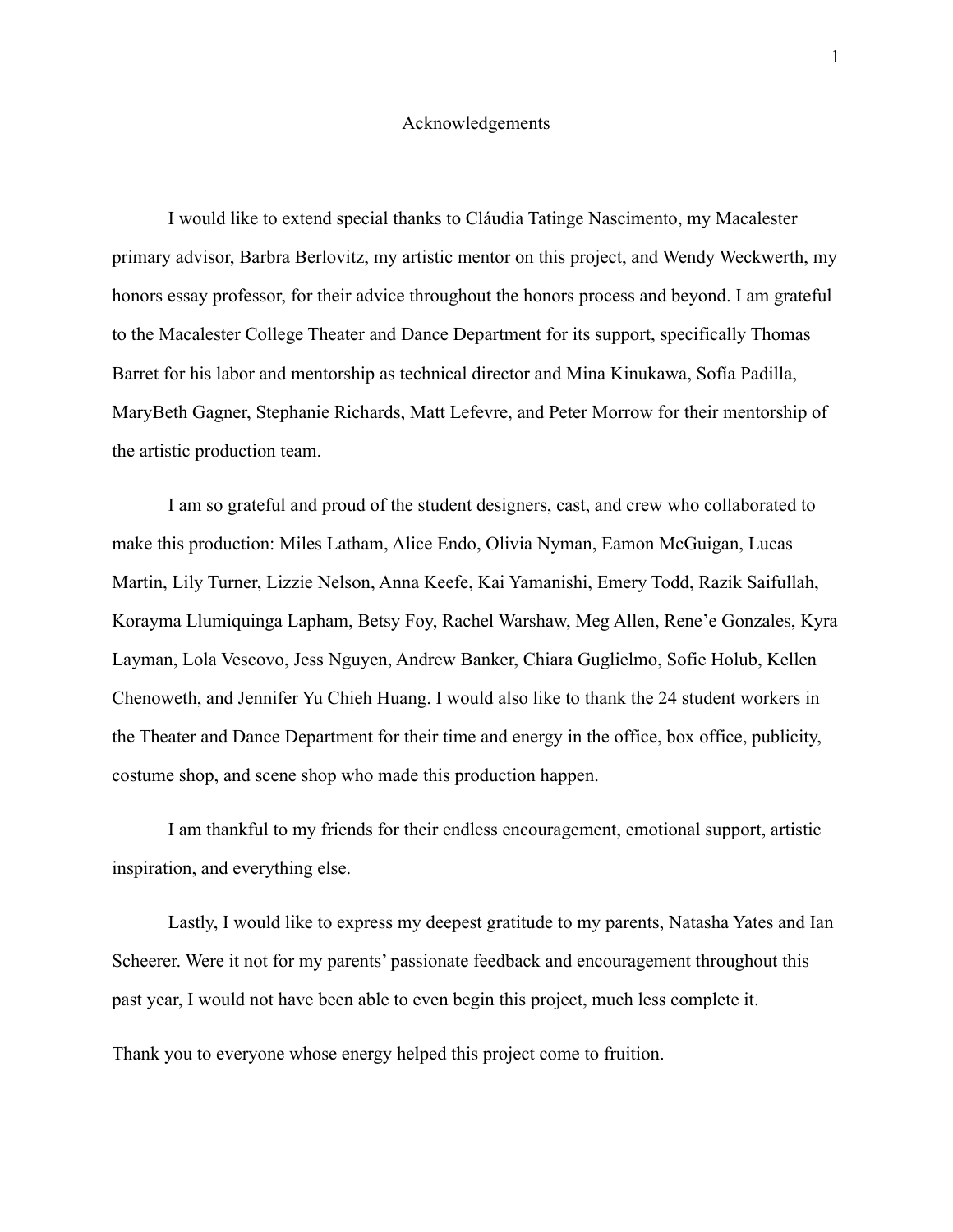# **Introduction**

In 1866, Duke George II of Saxe-Meiningen created the Meininger Company, a theatre ensemble that offered a "model of an integrated, unified theatrical aesthetic and a demonstration of the potential of a tightly controlled, director-focused mode of theatre-making" (Innes 10). These aspects of his ensemble served as an influence for credited leaders in Western theatre. The structures of his performances with the Meininger Company inspired artists including Henrik Ibsen and Konstantin Stanislavski. Many of the structures he developed in 1866 are still alive in Western theater companies today. For example, professional theatre hierarchy dynamics with directors, choreographers, and designers holding primary artistic positions (often in that order of authority), aesthetic unification of a production, and the requirement that actors would attend every rehearsal and engage in acting research are expectations that have held strong in major theaters across the US. However, Saxe-Meiningen proposed such work ethos in a time and place when artistic leadership consisted almost exclusively of white men.

What does it mean to be a director in theatre with identities and social positions that do not align with the 19th century, western European definition of director? Inspired by the incredible lack of qualitative information on most female directors—compounded by racism experienced by directors of color—I will not return to the expositional information about the European male theatre makers; instead, as I seek to uncover the aesthetic pursuits outside of such traditional circle of theater directors, focus of this essay is an analysis of directors Elizabeth LeCompte and Whitney White.

Whitney White and Elizabeth LeCompte are radically different theatremakers, from their generational differences to their artistic journeys as directors. At the same time, they share many similarities: both LeCompte and White are relatively well-documented female directors in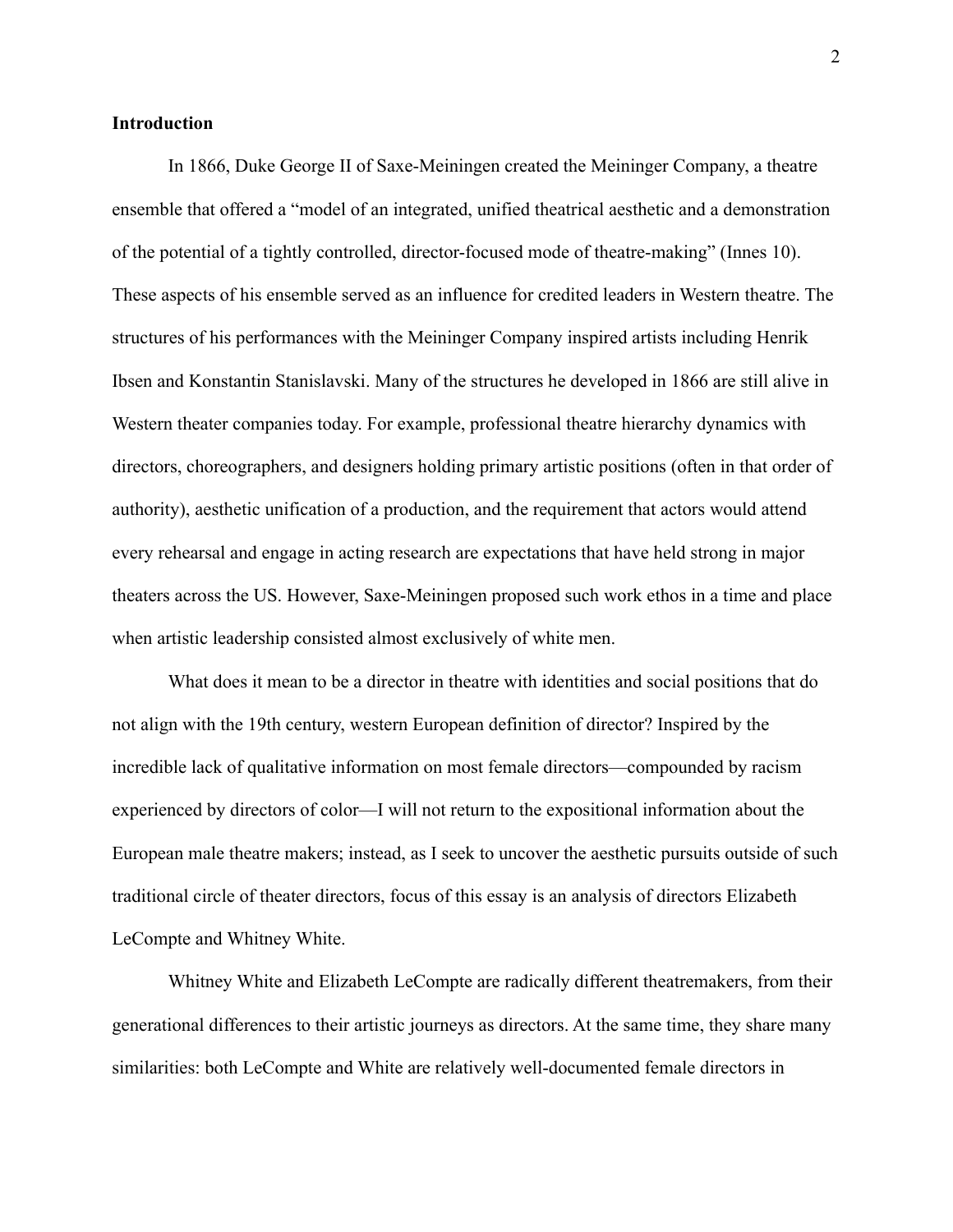mainstage theaters with filmed recordings of their work, hours of recorded interviews about their processes, and articles about their productions. Additionally, they both have a history of transforming "classics" into something unexpected; they take old, well-known western scripts written by white men and turn the scripts into something new with experimental text, performance styles, or aesthetic visions. As an early-career theatre director who will work within the same power dynamics both LeCompte and White have had to navigate as female directors, I am deeply interested in studying their methods of directing adaptations. My honors production, *Seph* by Tori Keenan-Zelt, that was produced by the Theater and Dance Department at Macalester College in March, 2022, is another example of this adaptation work. *Seph* is a reimagining of the Greek myth *Persephone* that reconstructs the characters and dynamics familiar to the original Greek mythology introduced by Hesiod and Homer by queering the main character and delving into both environmental and reproductive rights themes. This paper will analyze Elizabeth LeCompte and Whitney White's directing processes through specific performances of their work: Whitney White's *An Iliad,* and Elizabeth LeCompte's *Hamlet.* I will then formulate approaches I recognize in their finalized productions, and study these patterns for synthesis into my own artistic style as a young director transitioning from the educational field into a professional career path through *Seph*.

#### **Whitney White: A Brief Introduction**

Born in Chicago, Illinois, Whitney White graduated from Northwestern University in Chicago and later earned a Masters of Fine Arts in Acting from Brown University's Trinity Repertory program. In White's still-growing career as a Brooklyn-based director in her thirties, she has earned numerous awards, including an Obie Award and Lilly Award. Her credits are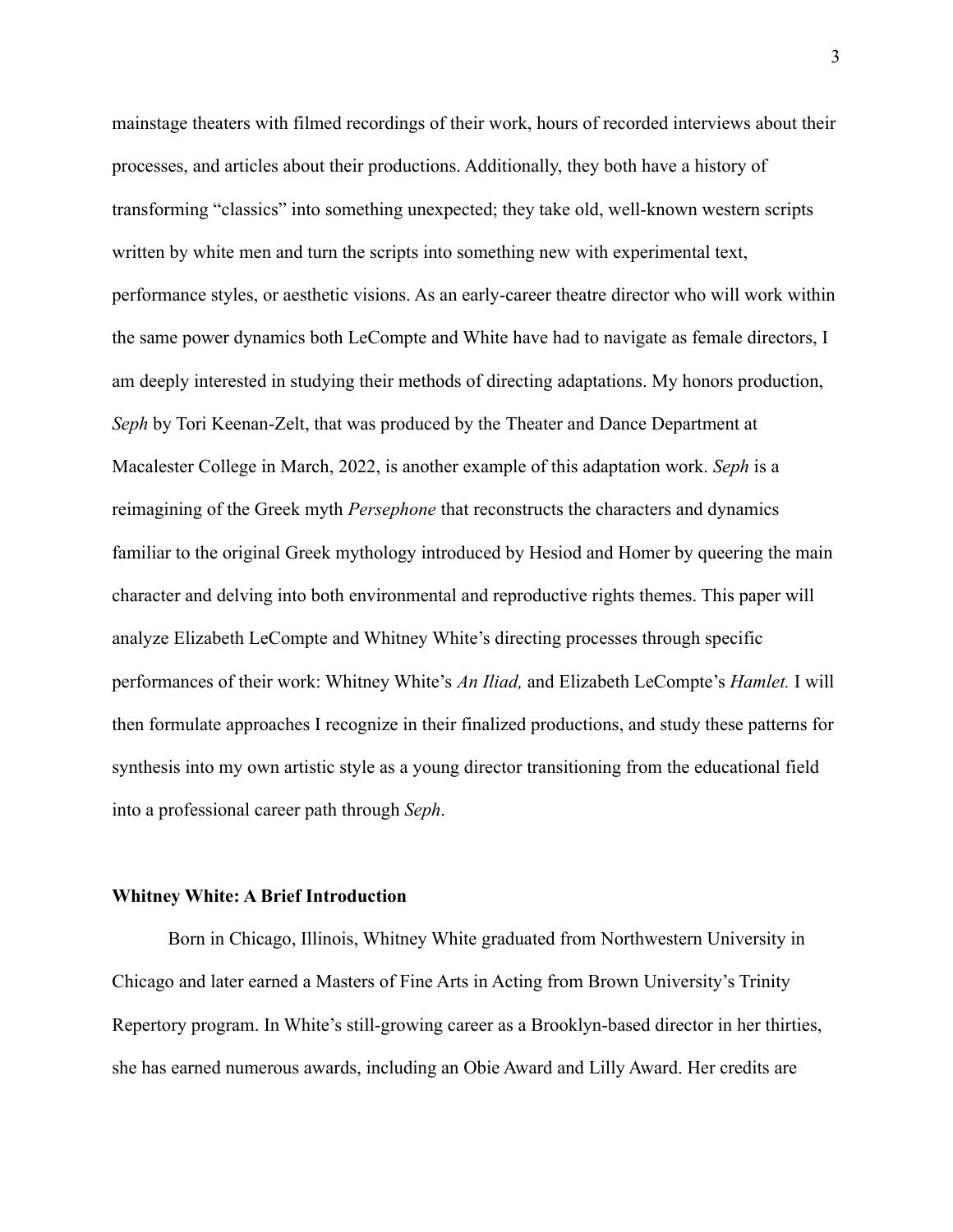many: her directorial work has appeared at Ars Nova, The Drama League, 59E59, SUNY Purchase, South Oxford, Luna Stage, Steppenwolf, The Lark, The Movement, Jack, Bard College, Roundabout, New York Theatre Workshop, NYU Tisch, Juilliard, Princeton, Williamstown Theatre, Long Wharf, The Public, and more.

White's website states, "Whitney is a believer in collaborative processes and new forms. Her musical discipline is rooted in indie-soul and rock. She is passionate about Black stories, reconstructing classics, stories for and about women, genre-defying multimedia work and film." Such artistic commitment is evident in her work: she has collaborated on pieces that investigate race and gender in the US such as: *The Amen Corner* by James Baldwin, *for all the women who thought they were mad* by Zawe Ashton, *A Human Being, Of A Sort* by Jonathon Payne, *What to Send Up When it Goes Down* by Aleshea Harris, and many more. As I write this essay, White is currently exploring the deconstruction of female ambition through women in Shakespeare in a five-part musical series commissioned at the American Repertory Theater in Boston.

White's experimentation and exploration of identity within white supremacist and patriarchal structures places her at the forefront of one of American theatre's big questions: how do professionals in American theaters create work that critiques or challenges these oppressive power structures? In an interview with Wilson Morales, White states, "No one can hold an identity hostage. I have one black female experience … I hope to always be making work that allows many people to see themselves inside the piece while also being honest to what I am observing and experiencing in the world" (*Black Film and TV* 6:24). Her experiences and motivations influence her directing work in a direct and open relationship, which is fascinating in contrast with Elizabeth LeCompte's more indirect artistic motivations and processes.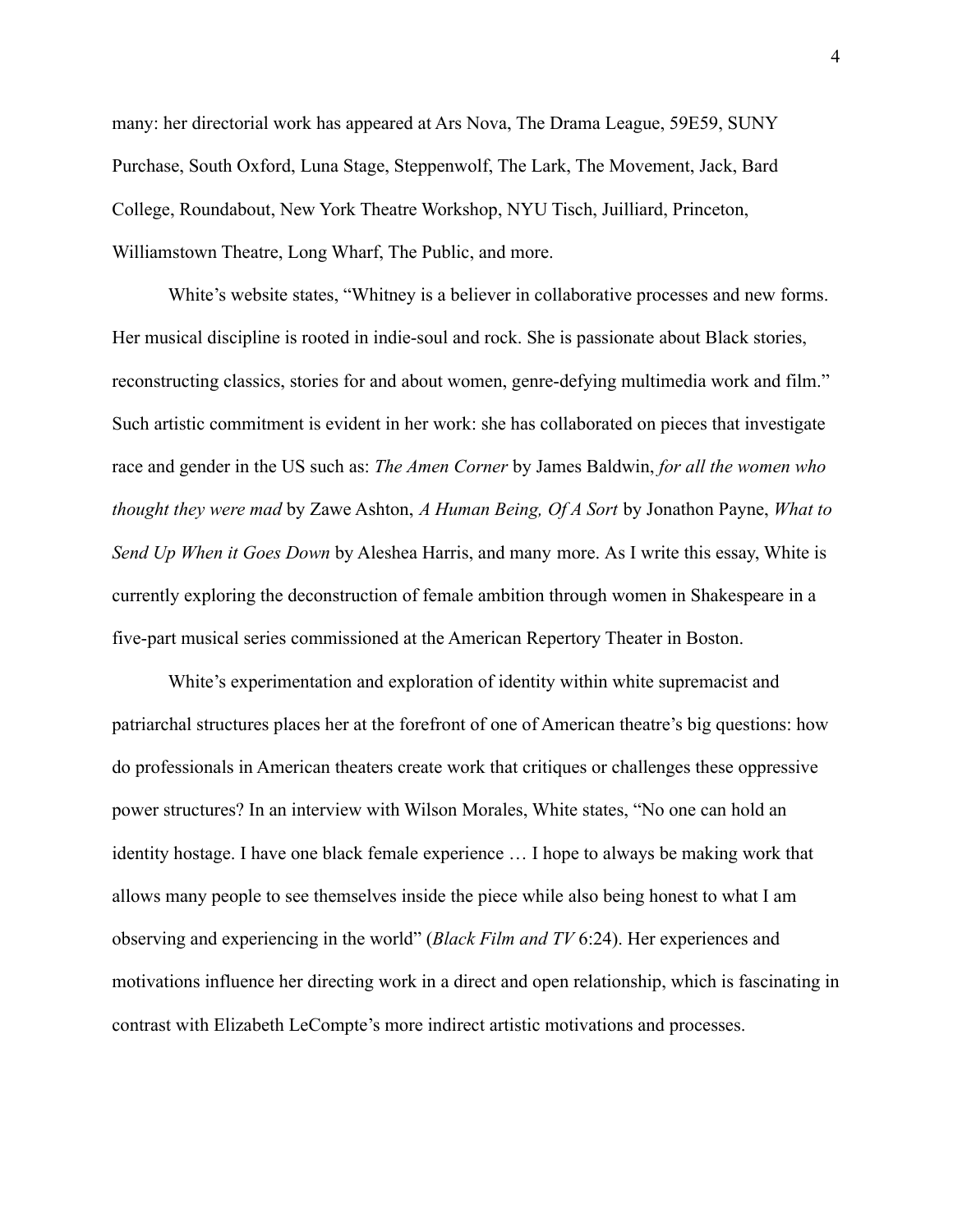# **Elizabeth LeCompte: A Brief Introduction**

Elizabeth LeCompte was born in 1944 in New Jersey. Shortly after she earned a Bachelor of Science degree in Fine Arts from Skidmore College, LeCompte joined The Performance Group, an experimental New York theatre troupe. When The Performance Group began to separate in 1975—leading to a full disbanding in 1980—LeCompte founded The Wooster Group, where she has directed, composed, and designed over forty artistic works in the past four decades. LeCompte has lectured and taught at the Lincoln Center Theatre Directors Lab, Massachusetts Institute of Technology, Northeastern University, American University, the Art Institute of Chicago, Columbia University, Connecticut College, the O'Neill Center, New York University, Smith College, the University of London, and the Yale School of Drama.

LeCompte is regularly credited for continuing the Western avant-garde art form in the theatre: the work of Bertolt Brecht, Vsevolod Meyerhold, and Jerzy Grotowski which followed through to the postdramatic theatre movement in the United States. LeCompte is famous for her reconstructions of Western classics like Shakespeare's *Hamlet* (The Wooster Group's *Hamlet*) and Chekhov's *Three Sisters* (The Wooster Group's *Brace Up!*) with multimedia technology. She interweaves the relationship between historical and contemporary visual arts and architecture into her pieces. She stepped into an artistic leadership position in the 1970s, when it was more difficult for women to be encouraged to do so. As *New Yorker* article "Experimental Journey: Elizabeth LeCompte Takes on Shakespeare" describes, "Luminaries of the theatrical avant-garde—Richard Foreman, Robert Wilson, and Peter Sellars among them—describe her as first among equals" (*The New Yorker*). While intended as praise, the statement is condescending and evidence of the hurdles that her gender meant for LeCompte as an emerging director in the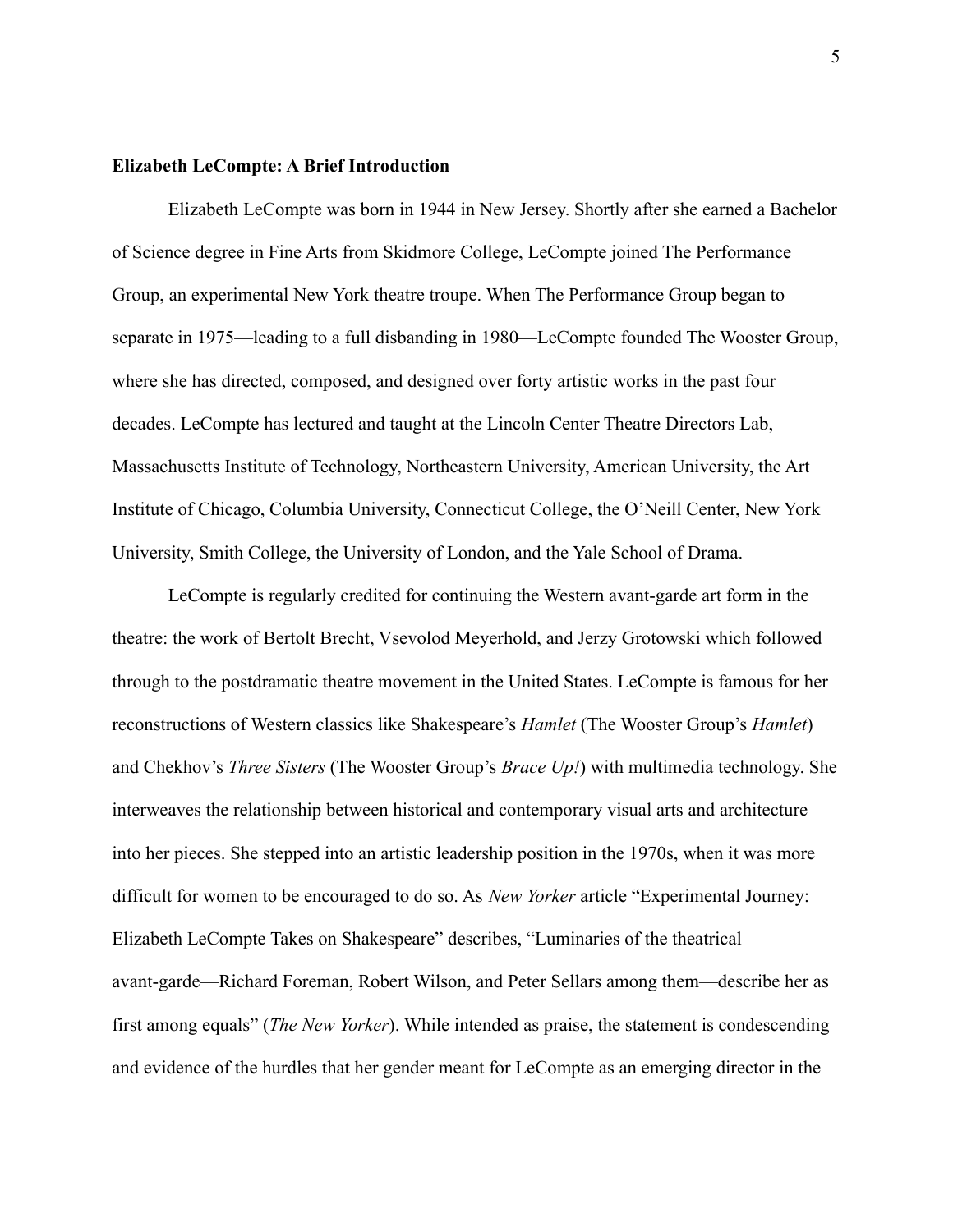1970s: as a white woman playing by the patriarchal rules of Western theaters, while being incredibly careful about how she navigated her artistic journey, she was "uplifted" to be held in regard with her white male counterparts, a very rare occasion.

#### **Adaptation, Accessibility, Identity: White's** *An Iliad***:**

In White's *An Iliad*, Lisa Peterson and Denis O'Hare's adaptation of Homer's poem, the relationship between past and present are separated through design, and blurred by the characters' behavior and words. Produced at Long Wharf Theatre in 2019, this two-person performance addresses audiences with casual conversation, Ancient Greek, English translations of Homer's *Iliad*, and song in a woven braid that highlights historical cycles of war and generational violence. Played by Rachel Christopher, the Poet enters the scene wearing modern clothes to tell the tale of the Trojan War with a handful of props. The character shares the stage with The Muse, played by Zdenko Martin, a musician who supports the entire 90-minute production. White's production is an old tale of war told by a young woman. The positionality of Rachel Christopher playing The Poet is a shift from the premiere production of *An Iliad*, when an older white man, Denis O'Hare, played this character. In a play about Homer's poem where women were kidnapped, raped, and killed, the positionality of Rachel Christopher represents a major shift and refashions our relationship with this story. Associate Connecticut Critic Noah Golden writes:

This *Iliad* … reminds us that the things which drew the Greek heroes to war—greed, anger, power, sex, xenophobia, revenge, classism—are what still drives our demise so many centuries later. Having a Black female as our narrator—telling a story where women are rarely more than props—can't help but highlight the toxic masculinity that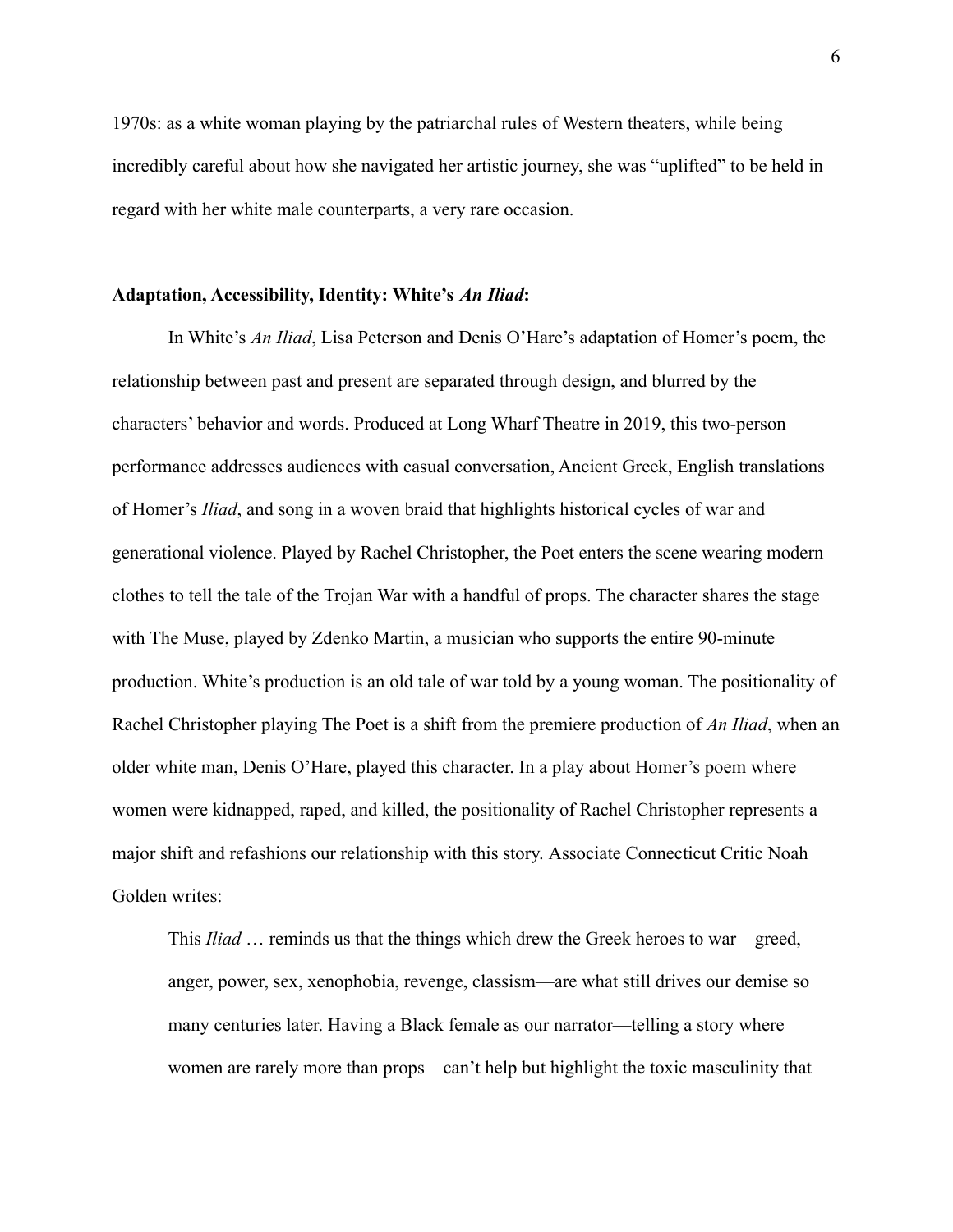has undone so many civilizations and the role survivors (especially ones of marginalized populations) have in preserving their culture by storytelling (Golden).

Christopher's performance as The Poet holds a depth of understanding for every character The Poet portrays. Instead of acting *within the role* to communicate which *side* of this war should earn the audience's sympathy, Christopher maintains an objective outside perspective while fully embracing the emotional range as she recites a story of war among people. In committing fully to every character representation that The Poet narrates, *An Iliad* invites us to sympathize with every character while simultaneously calling for characters in power and spectators to be accountable. In a review by the Greater New Haven Arts Council, Lucy Gellman writes:

If there's a feminist tilt here, it's a very intersectional one. In *The Iliad*, Helen of Troy is a foil: her one job is to be so beautiful that she can catalyze a war. Christopher denies Homer—and the audience—that time-honored tradition. Instead, she shows her audience the horrors of war, eerie and stunning under Kate McGee's lighting design. She shape-shifts into Hector and then hardens into Patroclus; she turns from a vengeful, furious Achilles to King Priam, made small and begging for the body of his son. She is Trojan one moment and Greek the next, blurring the lines between aggressor and victim, he who has stolen life and he who is owed reparations (Gellman).

Additionally, the story connects the past to the present in direct acknowledgement of both simultaneously. In Part Six of the text, audience members have just learned of Hector's death in the Trojan War. The Poet seems to lose her place in the story, rambling, "Just like…there was one time…uhhh…yes yes…it was a terrible hot day during the Conquest of Sumer…I mean the Conquest of Sargon—uh—the Persian War…." The Poet then goes on to list names of wars across history for four pages straight, starting with the Peloponnesian War and ending with "Iraq,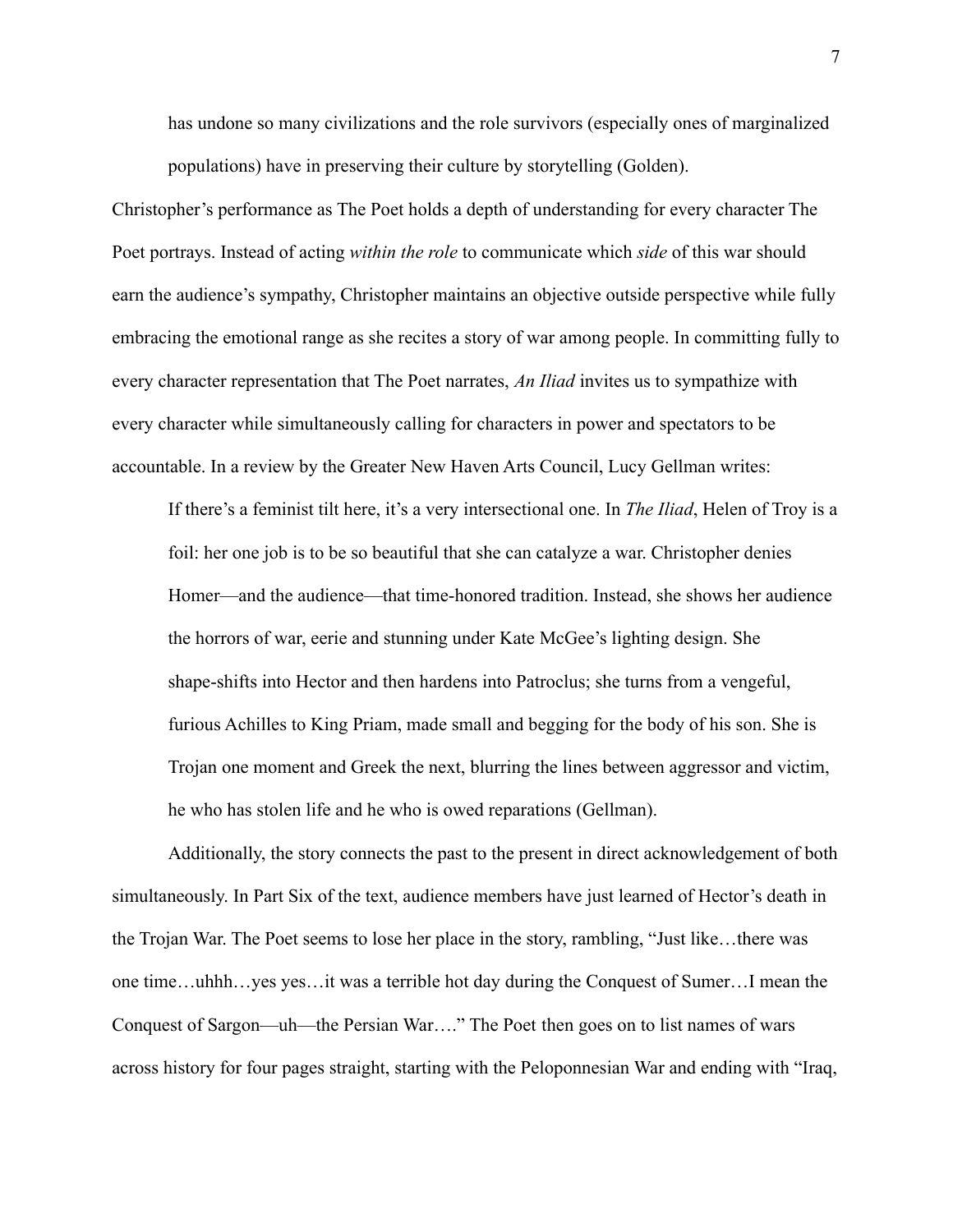Pakistan, Afghanistan, Liberia, Syria…" (47). It takes Christopher five minutes with no more than a breath in between names to complete the list in its entirety. This chronological flow connecting 2003, the year when the play was adapted, to White's production in 2019 heightened audience awareness to the vastness of such unending war times. One violence at a time, the performance makes the past become the present. The Poet ends the long list slumped on a chair. Lost, she lifts her head, sees the audience, and makes her way back to the story of *The Iliad* right where she left off, throwing us back in time again. The Poet jumps between narrating an English translation of Homer's Ancient Greek and conversational American English, playing violent men and victimized women, from voicing rage and to embodying quiet clarity—in the process, the character distorts time and power dynamics, and commands how the audience should emotionally connect with either.

Another connection that White utilizes to heighten the contrasting relationships in her piece is her casting choice for The Muse. In the premiere of *An Iliad* in 2012 directed by M. Craig Getting at the Lantern Theater Company, The Muse was played by Liz Filios, who sang and played piano while The Poet told the story. In White's version, actor Zdenko Martin played electric guitar. When interviewed about the process, White mused, "I started thinking about bands that I love that really utilize the power of two and really bump up the power of a duo—bands that are cosmopolitan and worldly, and engage with some of the political themes that this play is engaged in... I thought of a band called Massive Attack… "How do we make this sound where The Poet and the text and the play are always at the forefront but there's a vibe around it that encases it?" (Long Wharf Theatre Promotional Video 0:56). In her production White focused on the accessibility that *An Iliad*'s text provides through casual address to the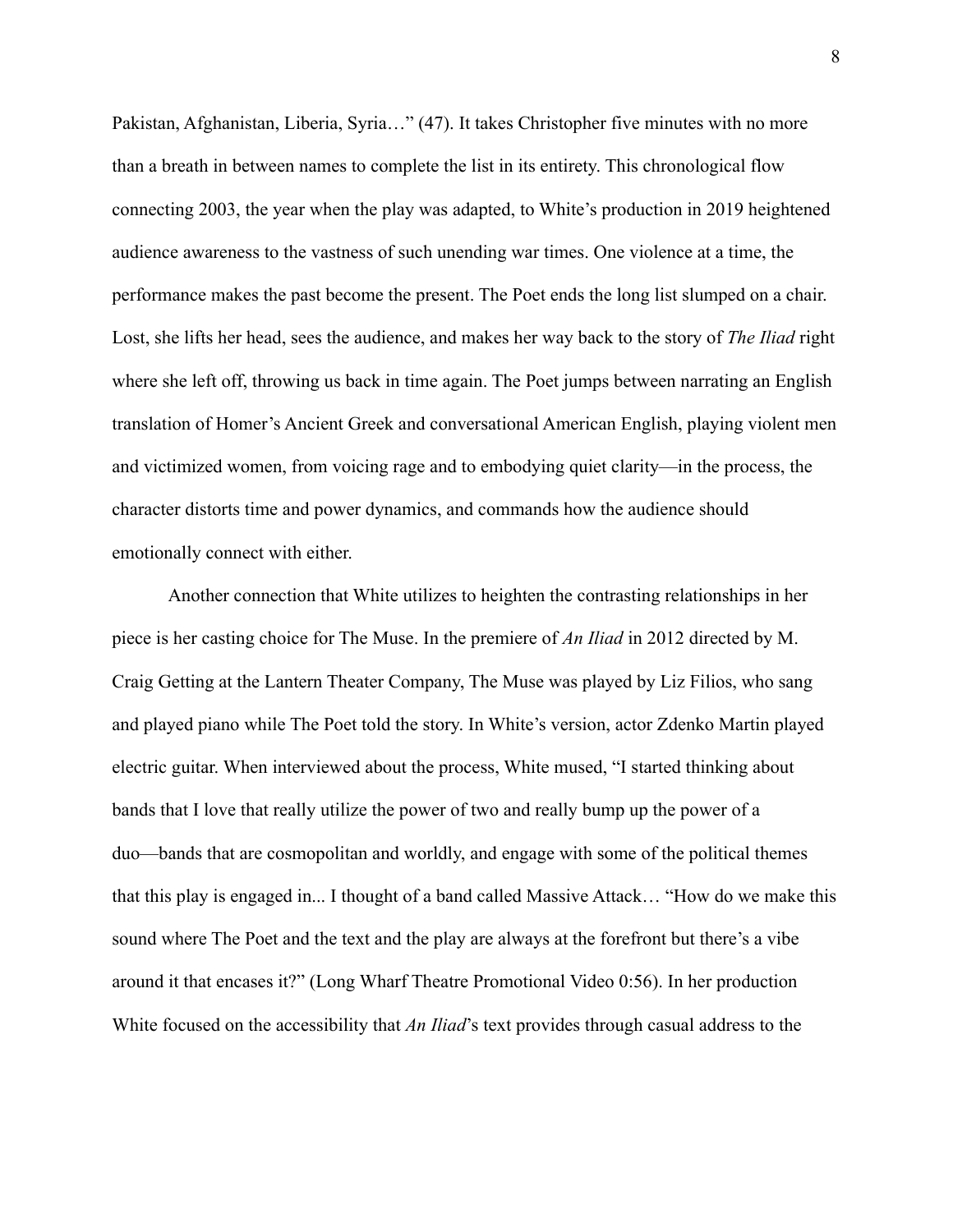audience when she chose music that supported the piece as it aligned with current audiences' contexts.

In White's YEAR masterclass for New York Theater Workshop, she walks students through her script reading process for *An Iliad*. "The text manifests itself in three ways: Ancient Greek… contemporary language… and translation from the original text, Homer's *Iliad*" ("The Text in Space" 20:35). In the video, White demonstrates how in the production she focused on showcasing all three of these text styles to fully understand the piece as she prepared to communicate the story to her audiences. White engages such care to accessibly communicating in all of her work. In an interview with *Slate*, White states:

I think the key to being able to direct is: are you connecting in a tangible way that you can communicate and translate in space and time to the work? Be honest with yourself when you're approaching texts about what you understand and what you don't understand. Because if you lie, then five weeks later you're going to be in trouble. (Butler)

White's prioritization of clear communication with the audience by "making work that allows many people to see themselves inside the piece while also being honest to what I am observing and experiencing in the world" (*Black Film and TV*) is present in how she cast *An Iliad*, directed performers to explore a range of acting styles, and collaborated in creating the production's sound design.

#### **Layers of Technology and Time: LeCompte's** *Hamlet*

Similar to White's direction in *An Iliad*, LeCompte's *Hamlet* explores the relationship between the past and present. It is a tale of ghosts and actions long past being brought to light in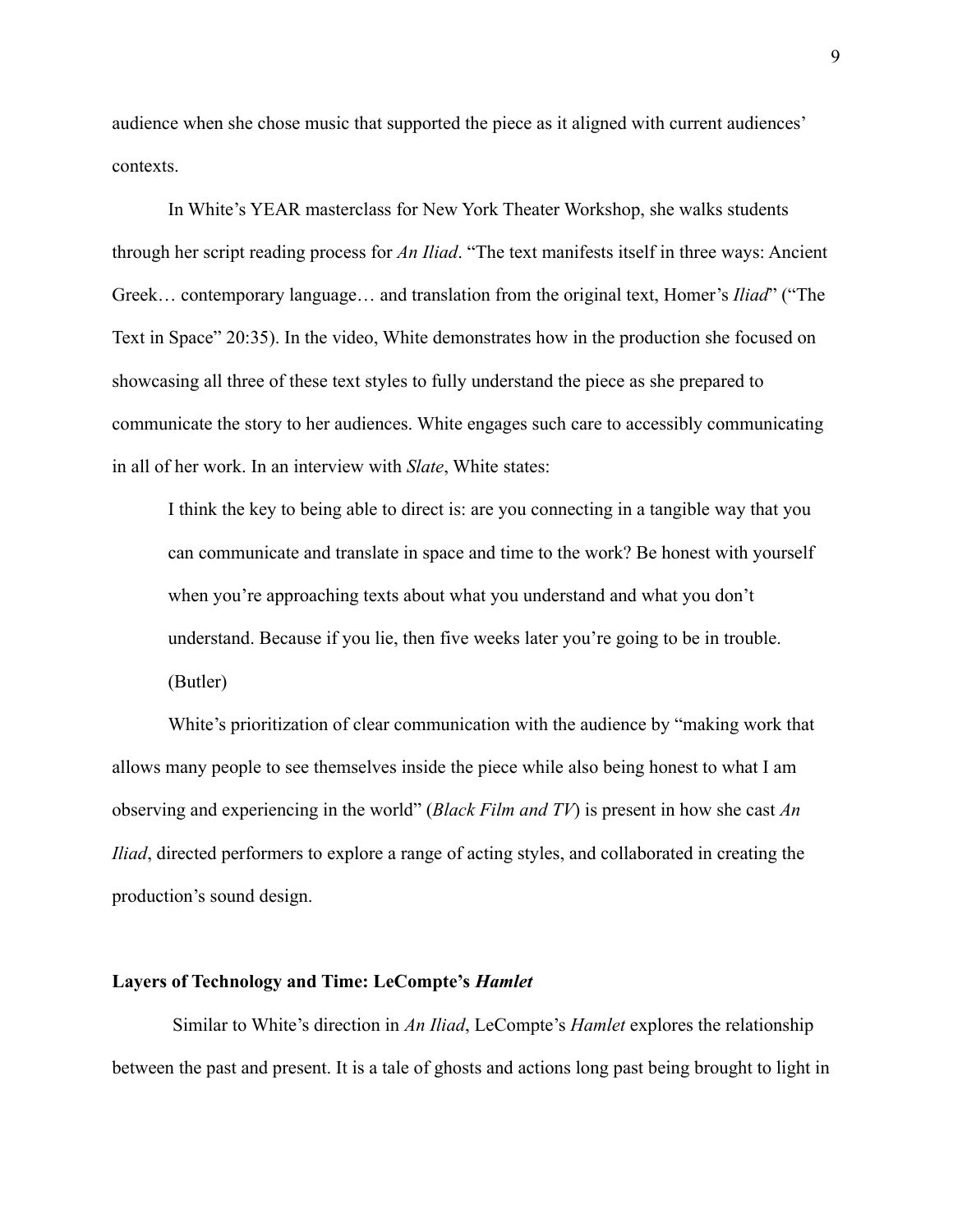the present. In her article, "Two Hamlets: Wooster Group and Synetic Theater," Sarah Werner writes, "The play is full of sons called upon to avenge their fathers, and yet that vengeance is so rooted in the past that it threatens the future—which of the play's sons are left alive to carry on their father's legacy?" (1). LeCompte not only works with text from Shakespeare's *Hamlet* in her production for The Wooster Group, but also puts her *Hamlet* in conversation with Richard Burton's 1964 Broadway production of Shakespeare's play, this one directed by John Gielgud. As many of LeCompte's productions do, The Wooster Group's *Hamlet* opens with an expositional monologue directly addressing the audience: playing the title role, Scott Shepherd sits on a chair center stage and explains the process the company went through to get to the performance. The Wooster Group's program notes mirrors Shepherd's monologue:

We decided to develop our *Hamlet* by mixing and repurposing previous productions of the play. We settled on Richard Burton's 1964 Broadway production as our main template.

The Burton stage production (directed by John Gielgud) has been made into a film. It was recorded on videotape shot from 17 camera angles during live performances at the Lunt-Fontanne Theatre, and those recordings were transferred to film and edited into a feature. When it was released, the movie was promoted as a new form called 'Theatrofilm,' made possible through 'the miracle of Electronovision.' It was shown as a special event for only two days in nearly a thousand movie houses throughout the U.S.A. with the idea that it would never be seen again. In our *Hamlet,* we attempt to reverse the process, reconstructing a hypothetical theater piece from the fragmentary evidence of the edited film.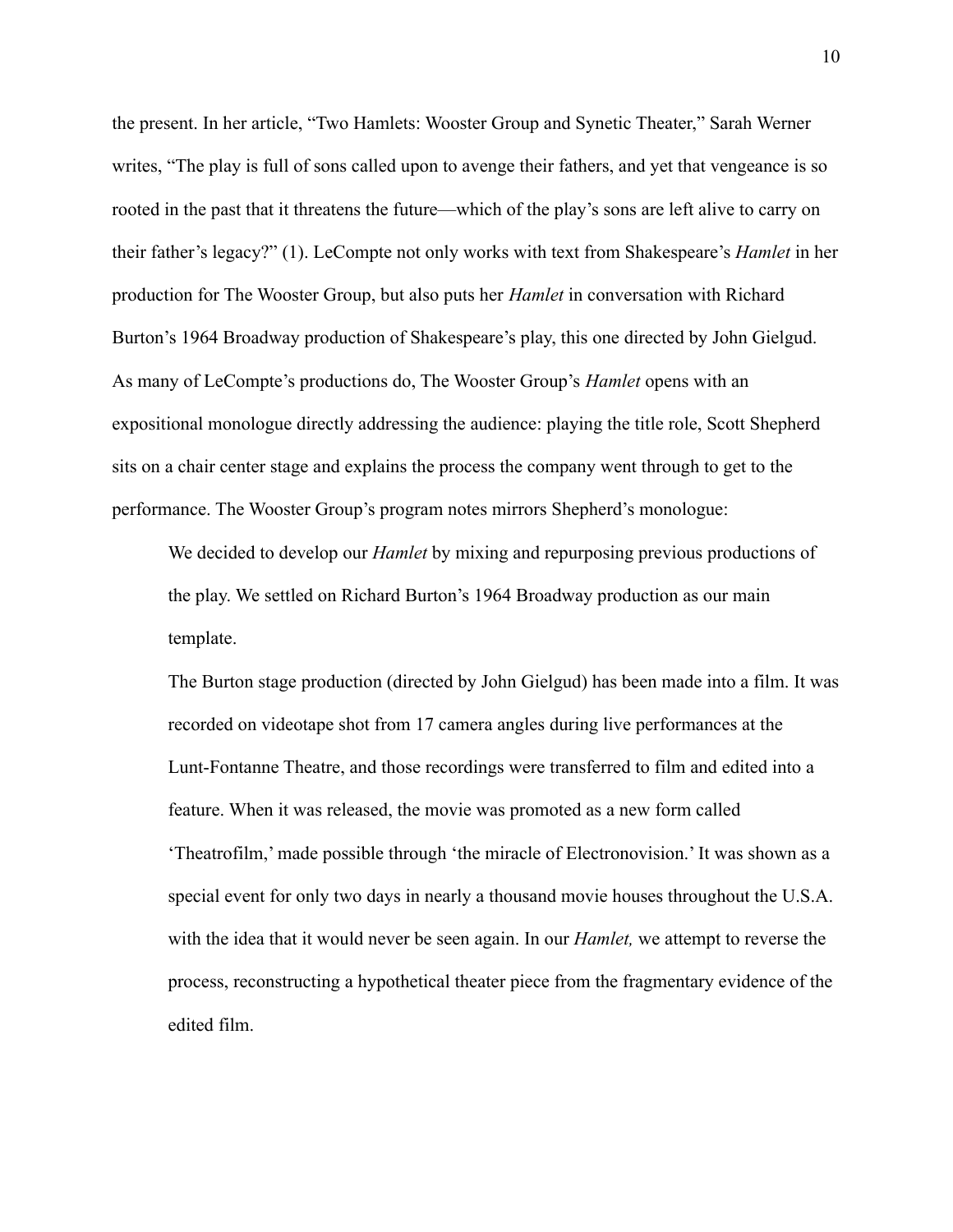Shepherd finishes this introductory monologue by saying, "Channeling the ghost of the legendary 1964 performance, we descend into a kind of madness, intentionally replacing our own spirit with the spirit of another" (Werner 1).

The opening expository monologue blurs the boundaries separating Shepherd the actor and Hamlet the character, thus presenting the production as Hamlet's own, in turn sustaining his image as the puppet master Hamlet believes himself to be to the audience. As The Wooster Group's production progresses, the actors adjust their places in space onstage when "jump cuts" on the projection of Burton's filmed version occur, moving ever so slightly forward, backward, side to side, or angling themselves differently as the film cuts from one camera angle to another. The spirit of the filmed *Hamlet* is brought back to life and becomes in itself a live performance. Onstage, the actors speak over the film, word for word and stutter for stutter in synchrony with the actors on the screen—until they don't: in certain moments, the actors in LeCompte's production silently mouth the words spoken in the film; or the sound in the film is turned off and The Wooster Group takes over the text. In the famous "To be or not to be…" soliloquy, Richard Burton fades away visually and sonically, leaving a nearly blank stage behind Shepherd as the live actor speaks Hamlet's lines. In Shakespeare's plot, the spirit of the present takes over during the famous soliloquy: Hamlet processes his father's murder as he arrives at the conclusion that his uncle is the murderer and his mother the accomplice. Hamlet vows that he will avenge his father. As Shepherd takes the forefront, Hamlet takes over the course of the plot, crowning himself judge, jury, and executioner for his accused villains and suspecting victims.

In another example of the relationship that LeCompte establishes between filmed/past and live performance/present, Kate Valk's voice as Ophelia in The Wooster Group's performance consistently overpowers Linda Marsh's voice as the character in the 1964 film. Throughout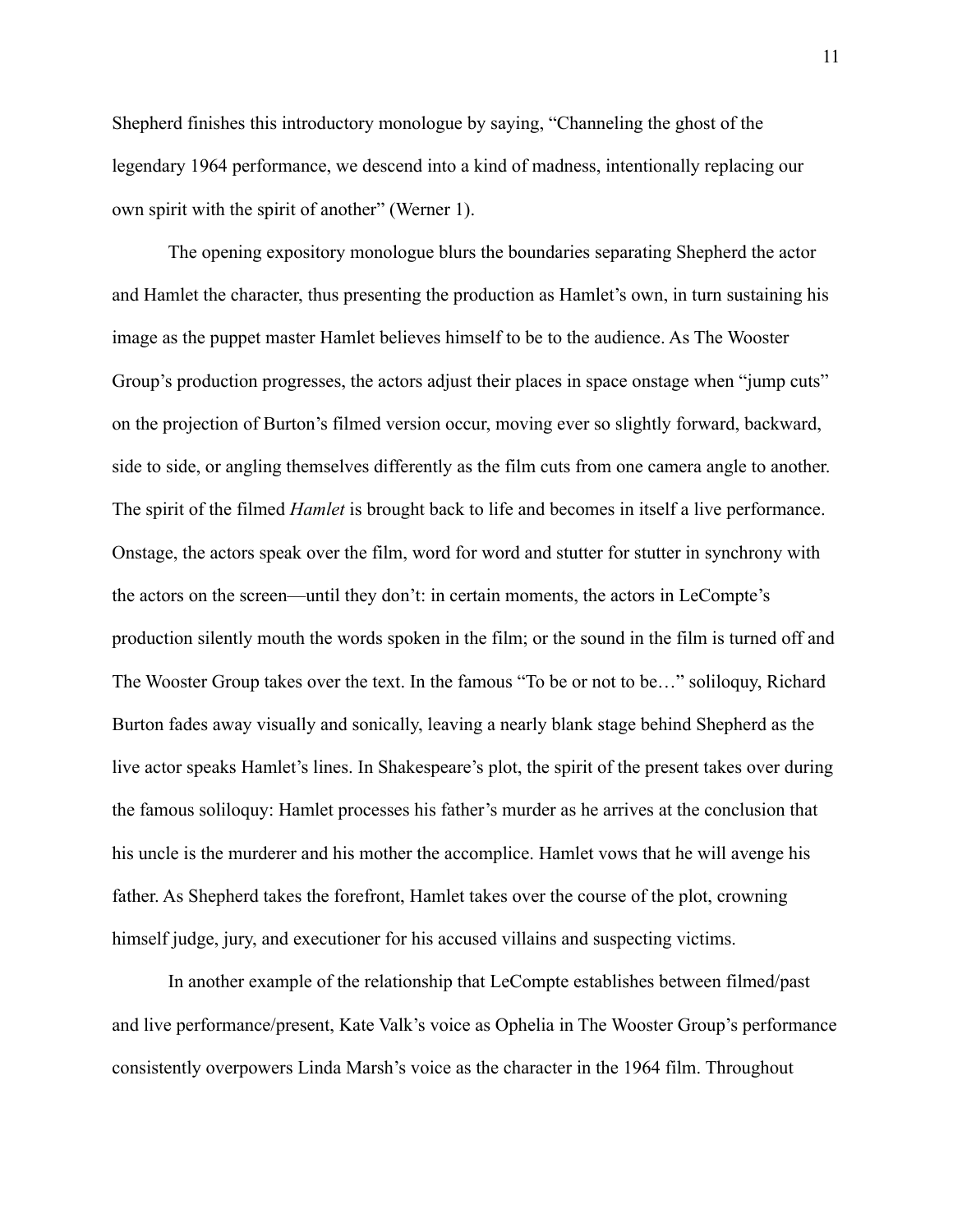Ophelia's monologue after Hamlet's "Get thee to a nunnery" rejection, the film behind Valk bursts into light. Linda Marsh is repeatedly snapshotted in frozen pictures on film while Valk continues as if nothing is happening behind her. Unlike the other utilizations of film and movement throughout the play, Valk acts independently from what happens on screen: her Ophelia has broken from *Hamlet*'s plot. The Wooster Group's Ophelia steps outside of it to observe what other characters are ignorantly walking into and she decides to fully disconnect from the narrative that they acquiesce to. While Hamlet continues to guide the audience, Ophelia has deserted her role. If the original Ophelia comes onstage mad and later dies, Valk's Ophelia stops playing along.

It is interesting to note that LeCompte made the unusual decision to cast Kate Valk as both Gertrude and Ophelia. Her artistic vision aligned the two named female characters in the play to symbolically merge their motivations and influences. This choice highlighted for the audience another aspect in the fragility of women in Shakespeare's plays: the two people who love Hamlet the most are in the powerless position of receiving his fury.

Valk is onstage as Gertrude when Shepherd's Hamlet "realizes" he will need to skip past Ophelia's demise as described in Shakespeare's play. In the scene in which the actors prepare the play-within-the-play scene, Shepherd's Hamlet stops the moment, stating to Valk's Gertrude: "Actually, we better skip this Ophelia stuff." The director makes a clear statement as the audience watches the filmed scenes of Ophelia's madness and death quickly fast-forwarding: as LeCompte separates Valk's Ophelia from Shakespeare's plot, she returns Ophelia's agency to the female character. If the audience knows what *could* have happened to Shakespeare's Ophelia, they do not know what happens to *this* Ophelia. She has saved herself from the white male playwright's script. While the film projection fast-forwards through Ophelia's scenes, Shepherd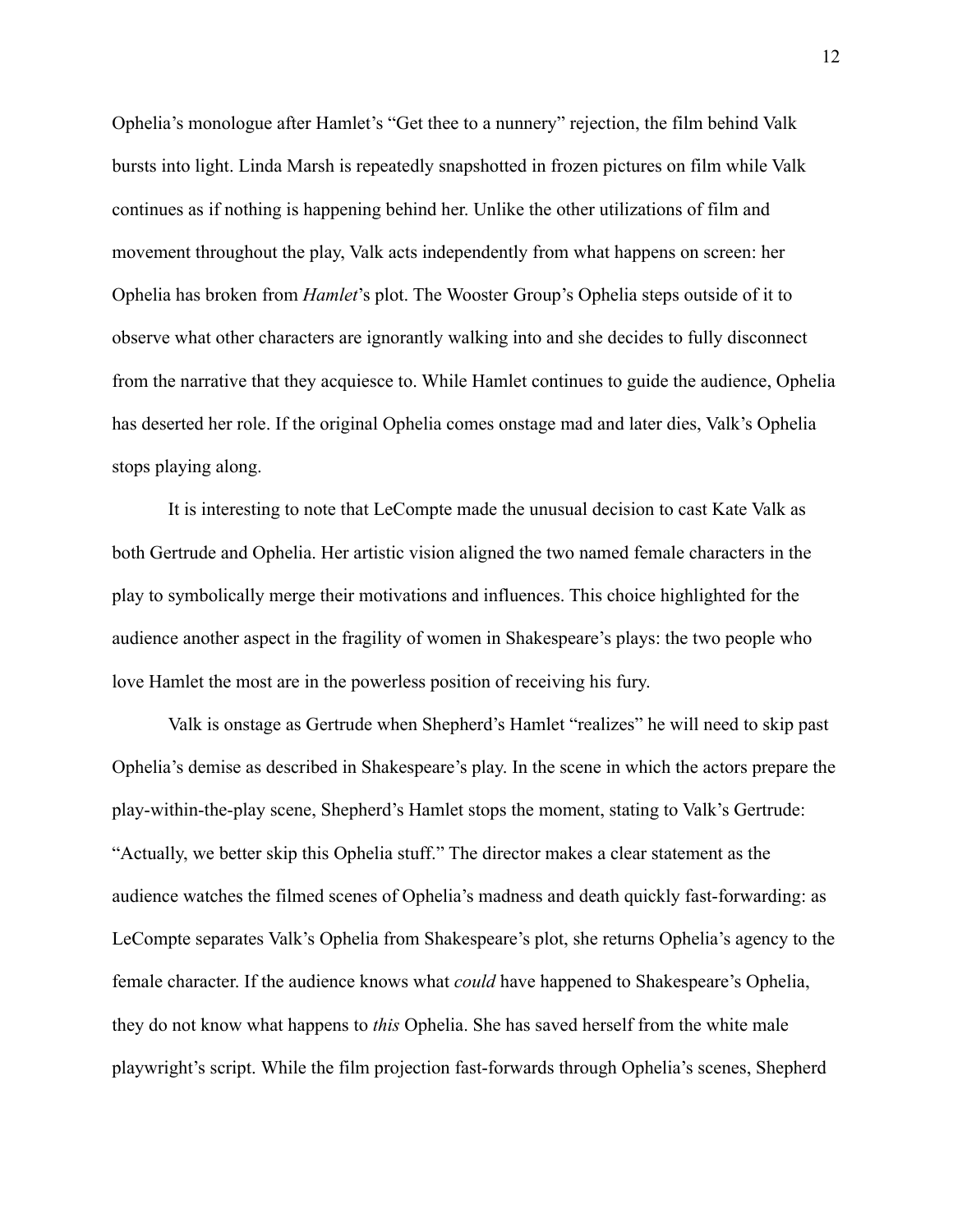crosses the stage to a microphone stand to directly address the audience, "In fact, why don't we take an intermission here? Can we do that? Yeah, we'll take a ten-minute interval." The actors who had been busy preparing the play-in-a-play scene rise and exit with him. Combined with the casual way in which Shepherd "suggests" an intermission, the interruption of their preparations is sudden and seemingly spontaneous if not for the projection of the word "INTERVAL" in place of Burton's film. LeCompte's directorial decision is jarring and evokes a Brechtian-like maneuver to let the audience know that this is a performance.

In an interview with journalist Linda Yablonsky, LeCompte details her artistic process. When asked to clarify her intention of "making the stage a dangerous place," LeCompte articulates, "I meant for the audience. I probably meant there is the sense that anything can happen, that it isn't as controlled an environment as might be expected ... When accidents happen, the audience is unclear about whether they are in the present world or in an illusionist world" (42). This is incredibly clear throughout The Wooster Group's *Hamlet*, from the film starting without sound at the top of the show and Shepherd halting the process, seeming to restart the film himself with a quick, casual apology to the audience and actors, to the abrupt intermission. Hamlet is the kingpin through Shakespeare's script; LeCompte's use of Shepherd to usher the audience through spontaneous addresses and the entire performance structure heightens this centrality. Gertrude witnesses another woman survive Hamlet's violence, and Hamlet is forced to a "change of plans" as a result of this.

Spectators can see these two very separate but not necessarily conflicting ideas on the stage simultaneously: LeCompte's production either recreates or turns away from the patterns and staging in Burton's film; the actors take a Brechtian approach when they address the audience or provide commentary on the play. In LeCompte's interview with *Drama Online*, she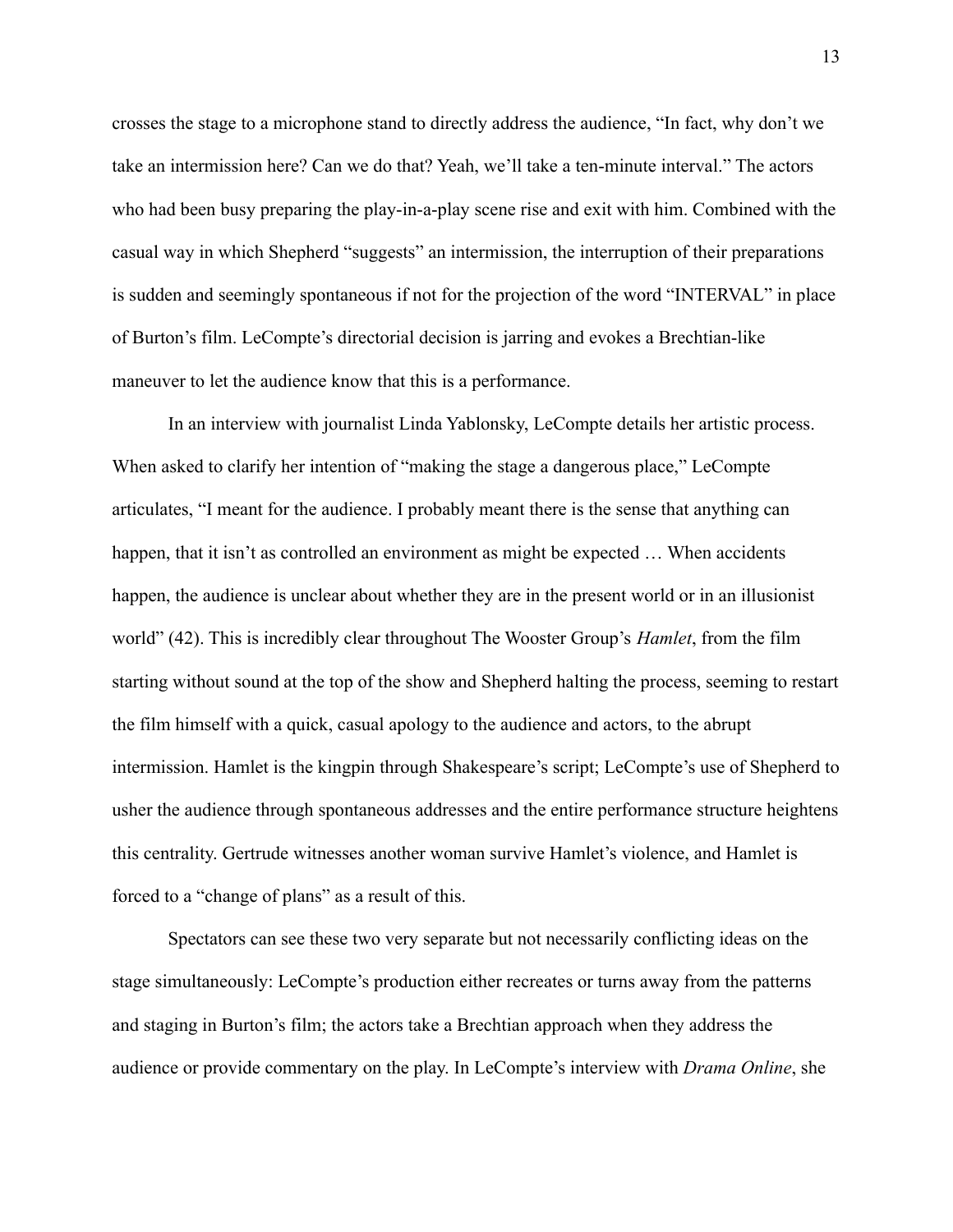details her directing process from picking a project to working on the production. LeCompte states, "[after several read-throughs] I'll have a vision of how to stage it. I'll have some idea of the style, how I want to hear it, or how I don't want to hear it. Then we start by trying to stage it. I usually have sometimes two or maybe three ideas in mind at the same time, and they don't augment or illuminate each other. They're two totally separate ideas" ("The Art of the Rehearsal" 1:24). LeCompte works with interruptions as well as with accumulation. In The Wooster Group's *Hamlet*, such aesthetic manifests in Shepherd's opening direct address as the title character to the establishment of a parallel screen/stage performance of *Hamlet* the play; in the Shepherd's return to a Brechtian direct address to the audience to call for an intermission into scenes in which actors sit as if watching the film with the audience; to finally circle back into a performance that runs parallel to the dubbed film. LeCompte's directorial shifts create a jarring yet smooth production that heightens audience awareness to the relationships between the past and present, other and self, and generational cycles, all at play within Shakespeare's plot. LeCompte's direction seems to focus on finding drastic experimental methods to radically heighten Shakespeare's themes. The director states:

When you talk about having your senses rearranged—that's how I feel when things come together in the work. It disturbs me at times. Part of the pleasure for me is surprise, and that's why I build in so many random moments—I can never really turn it into a system. A system would bore me. Like if I hear a line reading and know what's coming next, I'm bored. I need some element of hedonistic surprise—that's a little perverse—to fool myself, to surprise myself, and yet, at the same time, I need to maintain control. (Yablonsky 45)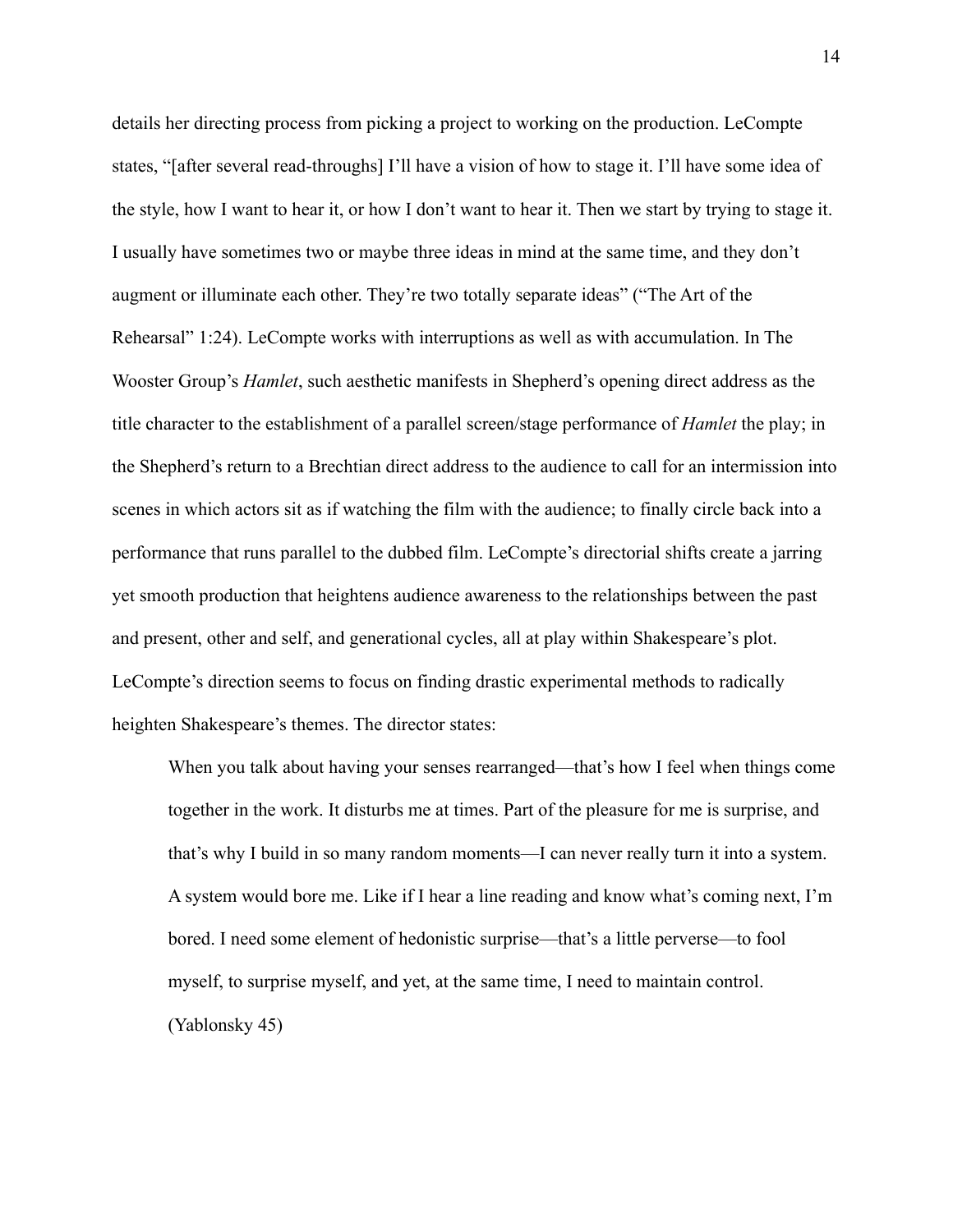LeCompte prioritizes "combining Brechtian story-telling, direct address, and…extreme subjective naturalism" (45) to reconfigure this well-known, powerful theatre piece in ways that ask new questions about gender? agency and power dynamics in this story. In The Wooster Group's production, such an approach is clear in the manner in which LeCompte focuses on the relationship between live performance and multimedia technology.

# **Production Affects Story: LeCompte's and White's Directorial Focuses and Effects**

American theaters continue to foster directors who are at the top of a given production's power hierarchy, reproducing a system that originated from the Meininger Company. Whitney White and Elizabeth LeCompte exist and work from inside this structure, but their work pushes against these constraints by exploring questions that deconstruct the patriarchal and white supremacist *modus operandi* in texts written by white men.

The Wooster Group's *Hamlet* premiered in 2006 at Festival Grec in Barcelona, Spain. LeCompte, sixty-two at the time, explored women's agency in Shakespeare and multimedia technology in performance. She stretched the boundaries expected of a Shakespearean piece by questioning both the sexism in the highly-revered story of *Hamlet*, and the audience's complicity and comfort with the expected storyline of Ophelia. While her production highlighted the female characters played by female performers—it is important to remember that the original *Hamlet's* cast consisted exclusively of male actors— LeCompte' casting choices in *Hamlet* also upheld the cisheteronormative expectations of gender in a play that subscribes to the male/female binary. Moreover, LeCompte's casting of exclusively white actors in *Hamlet* reflects an unwillingness to see how such casting choice aligns with theater's normative white supremacy. If LeCompte's positionality as a woman supported her critical refashioning of female agency in *Hamlet*, her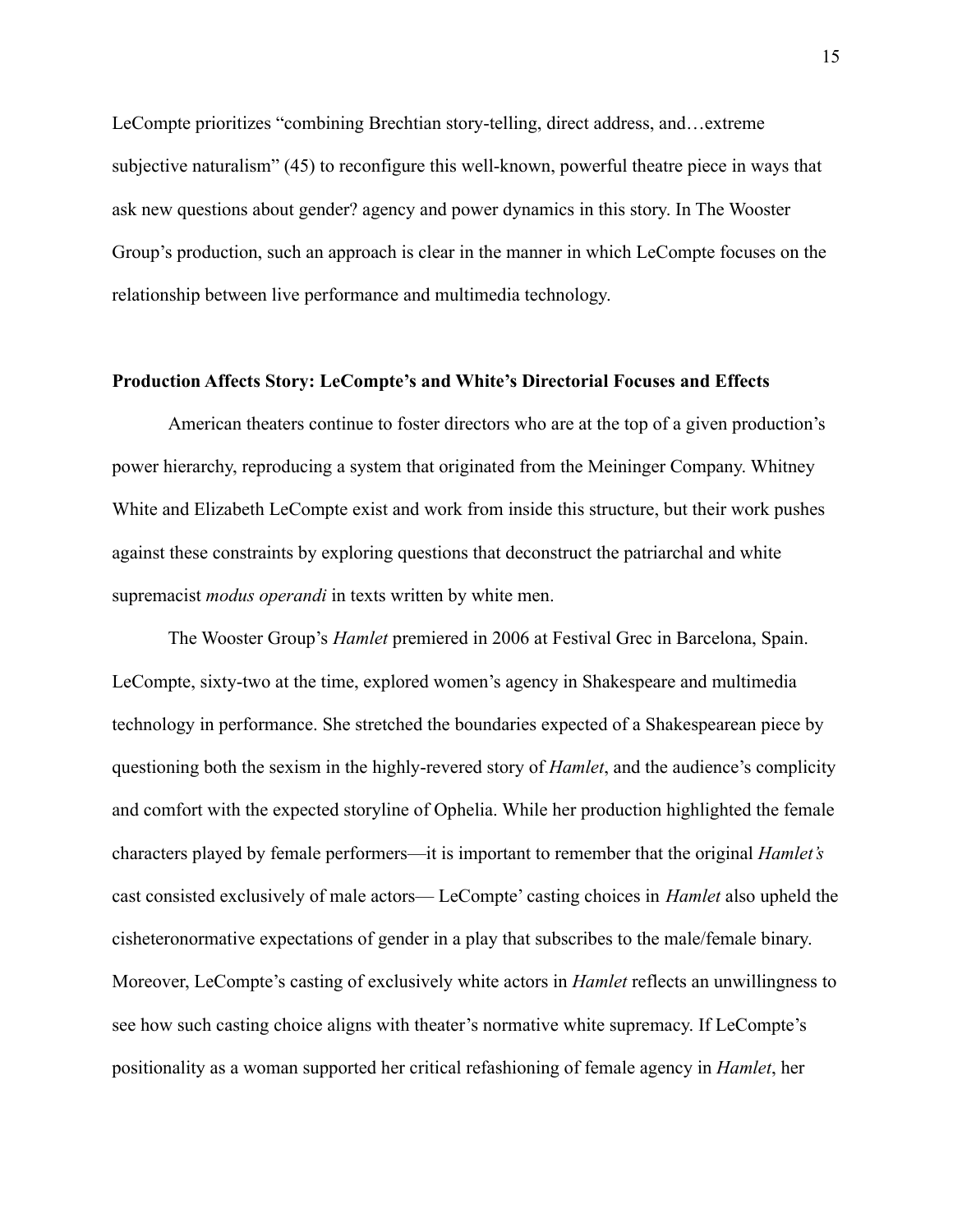whiteness led her to directorial decisions that differentiates LeCompte from Whitney White and *An Iliad.*

When beginning to form her vision for *An Iliad,* White quickly discovered that she wanted to build the production around her decision to cast a Black woman in the role of The Poet: "When I started interpreting this text, I knew that I wanted to have a point of view on who The Poet was…. I knew that my Poet…when I think of someone who's traveled the world and been a part of every war and been a survivor of every war, who is constantly left to pick up the rubble, I thought of Black women" (New York Theatre Workshop 19:32). In *Howlround Theatre Commons* article "Identity Conscious Casting: Moving Beyond Color-Blind and Color-Conscious Casting," Lavina Jadhwani and Victor Vazquez define identity-conscious casting is "about making space and embracing how actors and artists can bring their whole identities or even parts of their identities to a process, to a character." Unlike LeCompte, who works with a company of predominantly white performers, White approaches casting from an racial identity-conscious perspective. She changed the casting choices in the original production of *An Iliad* by altering both the race and gender of The Poet, as well as the gender of The Muse. These shifts allowed heightened perspectives of the text to come through to audiences; several critical reviews of the piece noted the commentary of the patriarchal and racial power dynamics of war throughout empires and the laborious responsibility that is set upon those in oppressed positions to maintain their histories. Other aspects of performance that I note as intriguing similarities in White's and LeCompte's directorial focuses are movement, sound design, and time. Movement followed by stillness onstage is present in both White and LeCompte's pieces, and used for similar purposes: heightening intensity, directing audience focus, and locational grounding onstage.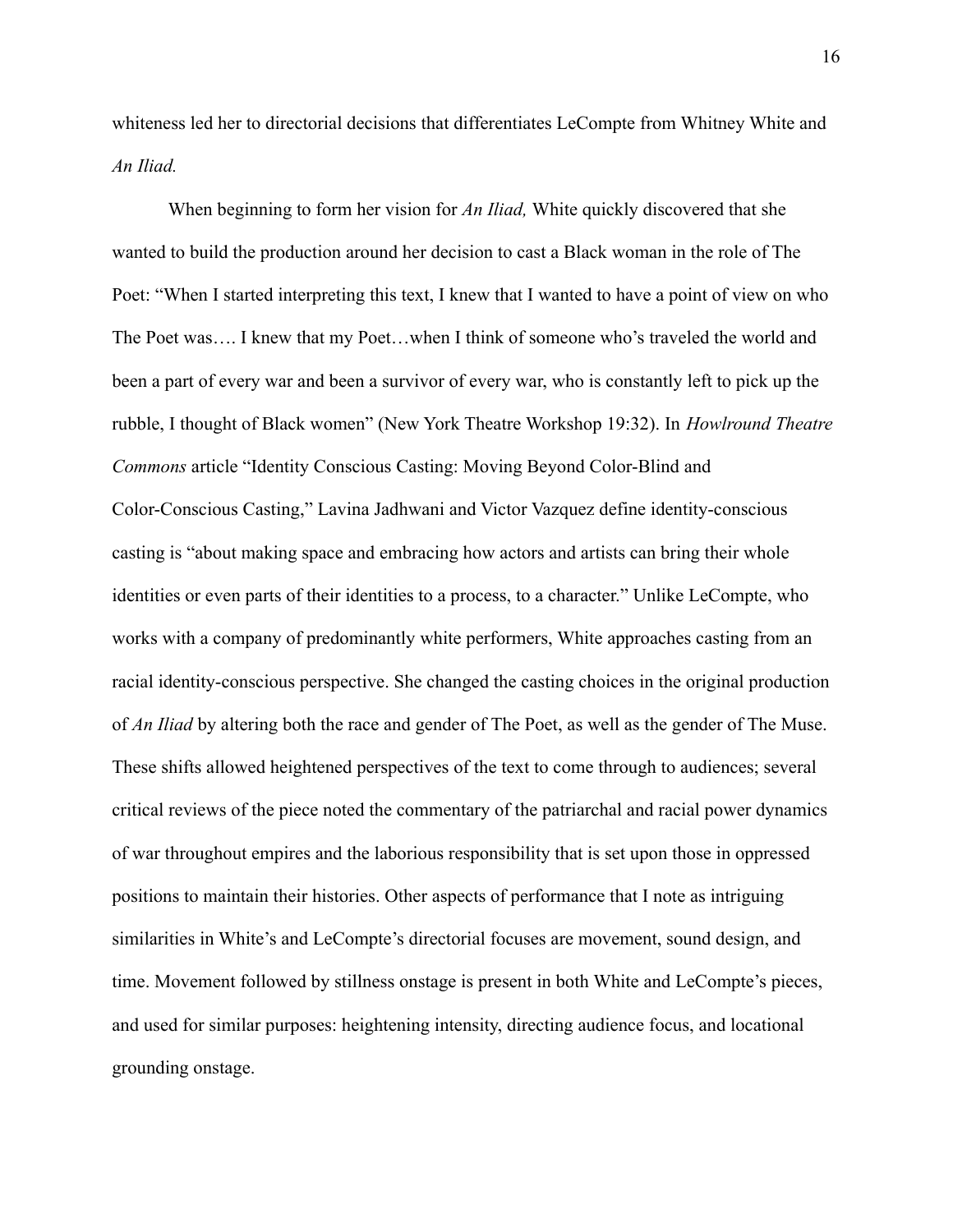White's piece uses stillness to represent chapters of the text, and fast action in the characters' actions within the text's chapters. About *An Iliad*, Noah Goldman writes, "Under White's inventive direction, Christopher prowls the set (by Daniel Soule, think a rock-concert-by-way-of-Sparta) in a succession of striking tableaus. The Poet huddled on the floor next to a flickering fire. A conversation with an empty Greek helmet, Yorick-style, bathed in Kate McGee's fluid lighting. The Poet writhing in orgasmic rage mid-battle." The actor changes location as The Poet switches characters or the story's time period, and then uses engaging, quick and detailed movement as she engages with her audience and story. White uses movement to put space and place in relationship within worldbuilding. Fixing different locations in *An Iliad* to different points onstage allows audiences to easily track the perspectives they witness in this complicated and multidimensional script.

In *Hamlet*, the actors are most still when intense dialogue is present—a rapid back-and-forth between characters, or during the close-up sequences of Burton's monologues . Their stillness heightens intensity of these moments in which their slight turns to match camera angles, or short bursts of movement in between cuts are made to appear normalized in their bodies. Their switches between explosive movement and intense stillness provides energy that drives the play forward, while allowing space for the text to shine through, whether it is spoken by the film or the live actors onstage.

White's production of *An Iliad* and LeCompte's *Hamlet* heavily depended on sound design. Lisa Peterson and Denis O'Hare's script of *An Iliad* has two characters, The Poet and The Muse. As the narrator and main focus of the piece, The Poet calls for The Muse to join in by performing the music that is the soundscape for The Poet's words during this 90-minute performance. Sound becomes a design element that envelops the performance as it offers a range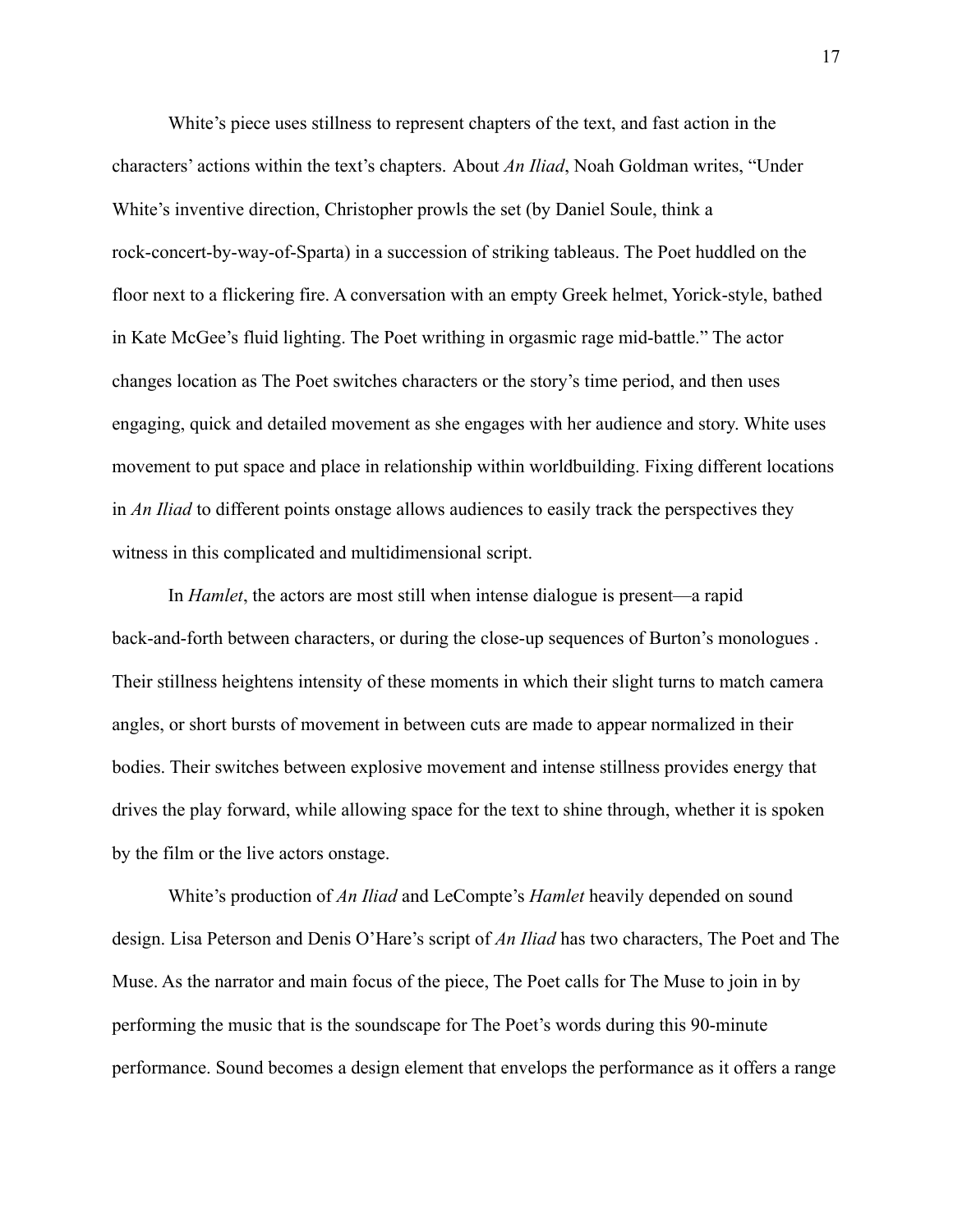of emotional tones and historical contexts: while in the original production The Muse played piano and sang softly, Zdenko Martin's Muse played electric guitar and a music score that was heavily influenced by trip hop band Massive Attack, known for their anti-war, environmentalism, and human rights advocacy. By placing this sonic context on the performance, White grounded the ancient story further in present time, connecting the audience's current understanding of war to the Ancient Greek battle.

In LeCompte's *Hamlet*, the actors are in constant relationship with the voices of the actors on the filmed recording of Richard Burton's production of *Hamlet*. For a large majority of stage time, they speak in the same cadence, tone, and rhythm as the performers onscreen, creating a doubling affect that intertwines the live performance with the 1964 production. The choice of using Shakespeare's text also layers past and present, looping the two. Departures from this performance structure—the moments when The Wooster Group actors perform without the projection of the film—highlight departures from the structures created in the past, representing change in the future of characters within Shakespeare's play, Shakespeare's work being performed, and larger societal changes in Western culture.

Both LeCompte and White conceptualize movement and design in relation to historical time. In the productions that I discuss in this essay, both LeCompte and White explore the historical travel between the time period when the play's story takes place and that of the performance—for example, the listing of every war in between Mesopotamia and Iraq in *An Iliad* or the placement of the 1964 Broadway production in *Hamlet*. The original texts inspiring The Wooster Group's *Hamlet* and Denis O'Hare and Lisa Peterson's *An Iliad* are from 1607 and around 672 B.C. (Shurkin). The current and future contexts of these pieces are exemplified in multimedia in *Hamlet* and modern technology and the contemporary costumes that The Poet and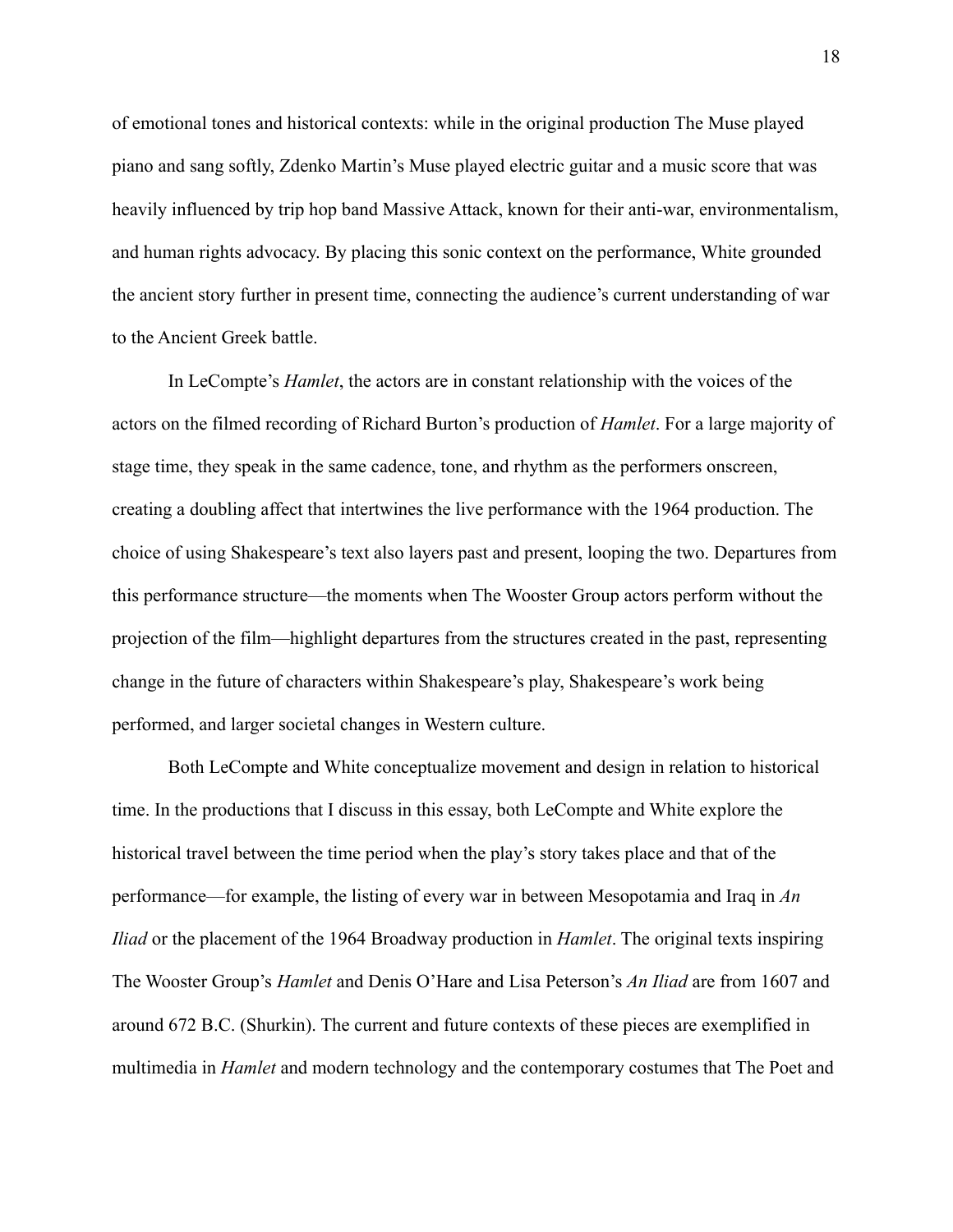The Muse wear in *An Iliad*. This culmination of histories leads to the present, the year when these performances were produced, and the audience's context and understanding of the present as something that can influence the future. These stretched, multidimensional communications of time result in effective adaptations of the historical origin to something very new.

# **Values, Focus, and Effect: Working Towards My Directorial Voice**

I chose to direct *Seph* for my honors production for several reasons. Like LeCompte and White, I have an interest in adaptation of classic texts; playing with the concept of established expectations holds incredible potential for exploring history, layers of performance within productions, and stretching audiences to recognize the oppressive origins of modern societal and theatrical structures. For example, *Seph* is a contemporary adaptation of the Ancient Greek myth *Persephone*, first told by the Greek poet Hesiod and soon after by Homer.

In the myth, god of the Underworld and ruler of the dead Hades kidnaps Persephone, the goddess of spring growth and daughter of Demeter, goddess of agriculture. After deceit, a famine caused by Demeter as a negotiation tactic with several gods, and Persephone's consumption of 6 pomegranate seeds from the Underworld, Demeter and Hades reach a deal: for six months of the year, Persephone may live on Earth as Demeter's daughter—Demeter finds her joy in these six months and fills the world with warmth, creating spring and summer. For the other six months of the year, Persephone returns to the Underworld as Hades' wife and co-ruler of the dead. Demeter, in her loneliness and bitter passion, freezes the world while her daughter is way, thus creating autumn and winter (Hesiod 912).

In Keenan-Zelt's reconstruction of the myth, Seph is the fourteen-year-old child of separated parents Demeter and Hades. She travels between the two over the river that represents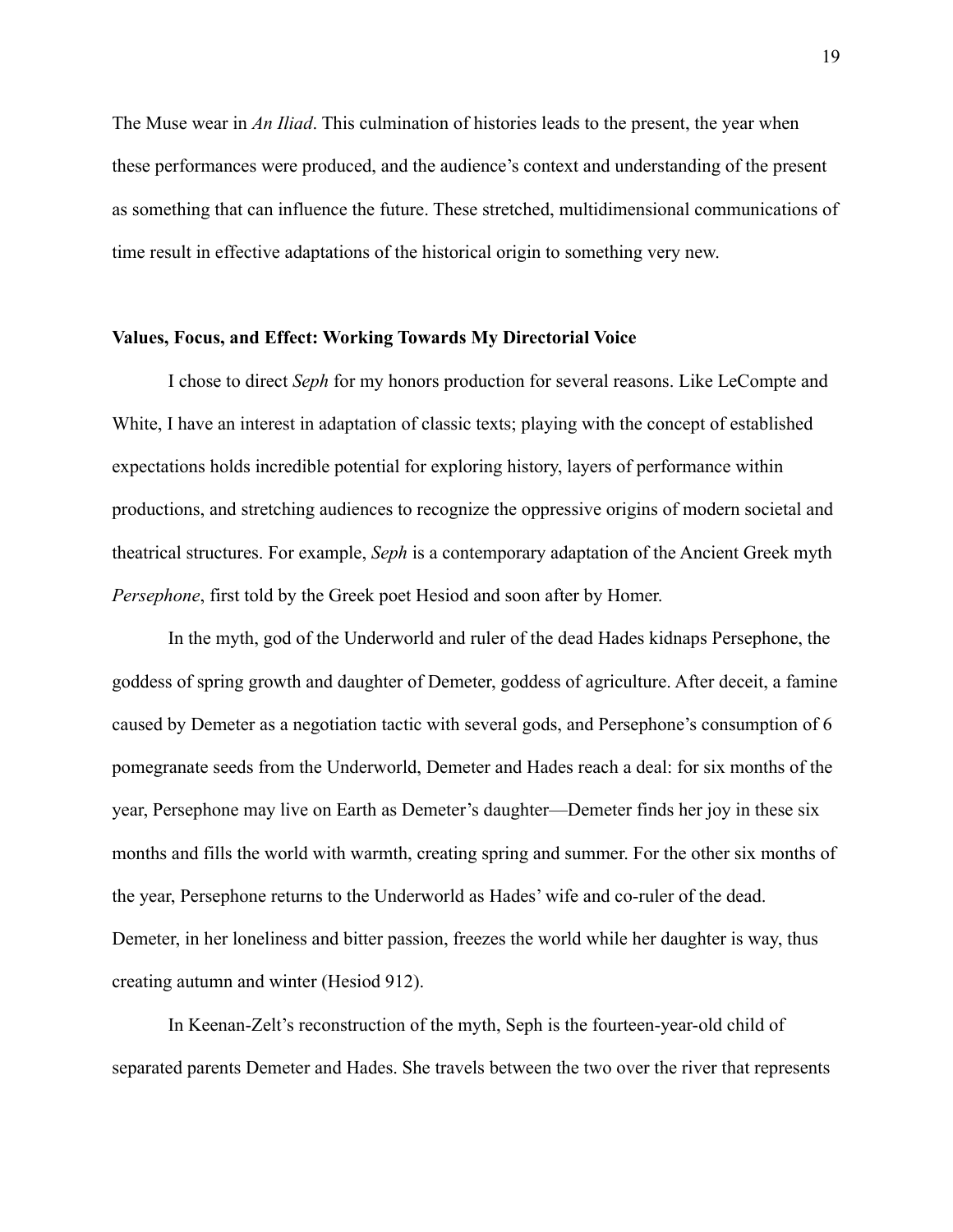the barrier between life and death in a sort of custody arrangement. Demeter is obsessively fixated on her child when she is present, so in the six months that Seph spends with Demeter the Earth is heated to the point where nothing can grow. When Seph is with Hades, the world freezes: humankind struggles to survive the harsh weather that can cause hunger and death. Also an echo of the Greek myth, *Seph* counts on the presence of the Fates, who comment on the extreme climate variations. Early in the play, Seph meets Heather, a nineteen-year-old mortal: her awareness grows beyond her privilege as a beloved daughter and she is able to understand the ultimate consequence of her parents' behaviors: the end of the world as she knows it. My director's note for *Seph* reads:

What do we do when we acknowledge the generational cycles our parents have imprinted upon us? The company of Seph has been exploring this question throughout this year of extreme temperatures and legislative attacks on reproductive rights. Seph and Heather, Demeter and Hades, and the Fates who came before them all must face the now ruined world with the same question we face with today's political and natural climate: what do we do now?

In this essay, I focus on the design and casting choices in this production of *Seph* for the purpose of displaying how I implemented similar methods as White and LeCompte, the two directors I researched, in my directorial process. By analyzing and then incorporating these female directors' approaches into my artistic process for *Seph*, I experiment with my own artistic journey while intentionally considering their work as directors who actively challenge oppressive expectations of race and gender in their adaptation productions.

Tori Keenan-Zelt's script introduces the world that *Seph* takes place in as follows: "Place: Big Sky Country, The Woods, and The River between them. Time: Another now. Note: This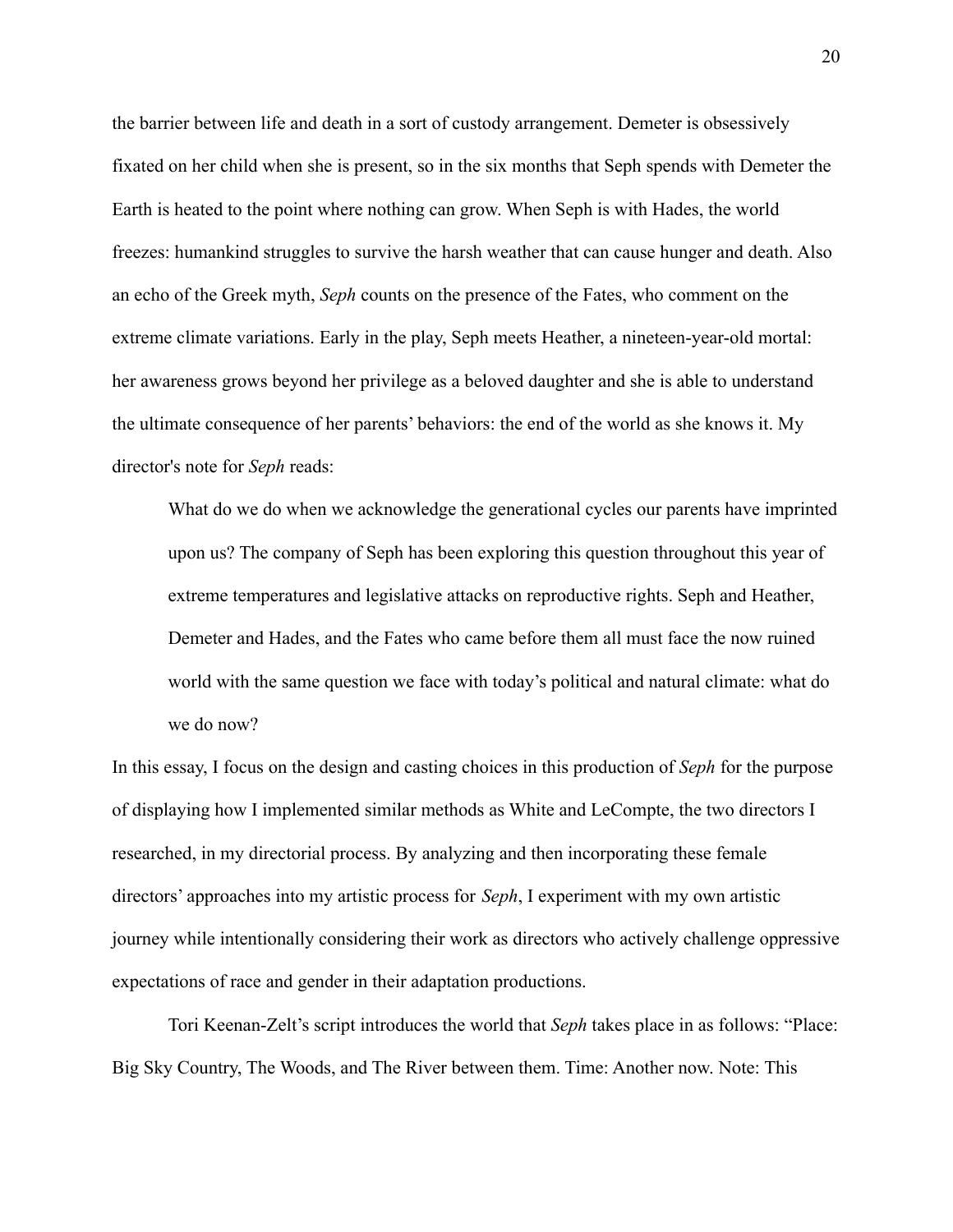world lives as much in the physical space as in the dialogue. Designers rule. Forget what you know about the gods" (ii). The stage directions ask for three specific locations, an abstract distortion of time, and a request for bold design.

I considered White's drive to be intentionally inclusive of her audiences as I engaged with the design team for *Seph*. Sound designer Lucas Martin and I collaborated on discovering how time and location in the natural world could be established through sound. We identified different wind, bird, and other sounds from nature that could be employed based on plot location and time of season. Martin and I extended this exploration to highlight the play's many "flashbacks." Martin was able to control the location of a given source of sound by using a surround sound system composed of ten speakers placed in different areas of the theatrical space.

Light designer Alice Endo plotted out the measurement of time on a more detailed level. By using many color gels on a large cyclorama set upstage, Endo was able to convey time of day in fluid, subtle visual shifts. Season can be tracked through the warmth or coldness of the lights that washed the stage suggesting the change of seasons, while Endo's use of darkness and brightness isolated a given character onstage. The combined use of these two design elements culminated in a visual soundscape that led the audience through the performance as a measure of both time and place.

The sound and light design deliberately affected the acting onstage. The thuds of birds hitting the roof of Hades' house, visually represented with carefully-timed spots of light coming up on feathers set in front of the house, interrupt a conversation until it changes to an argument addressing the sounds themselves. The sound of wind brings with it another layer of an isolating and dangerous winter storm in the dark, blue stage, signifying the looming mortality of a pregnant nineteen-year-old stuck on Hades' side of the river.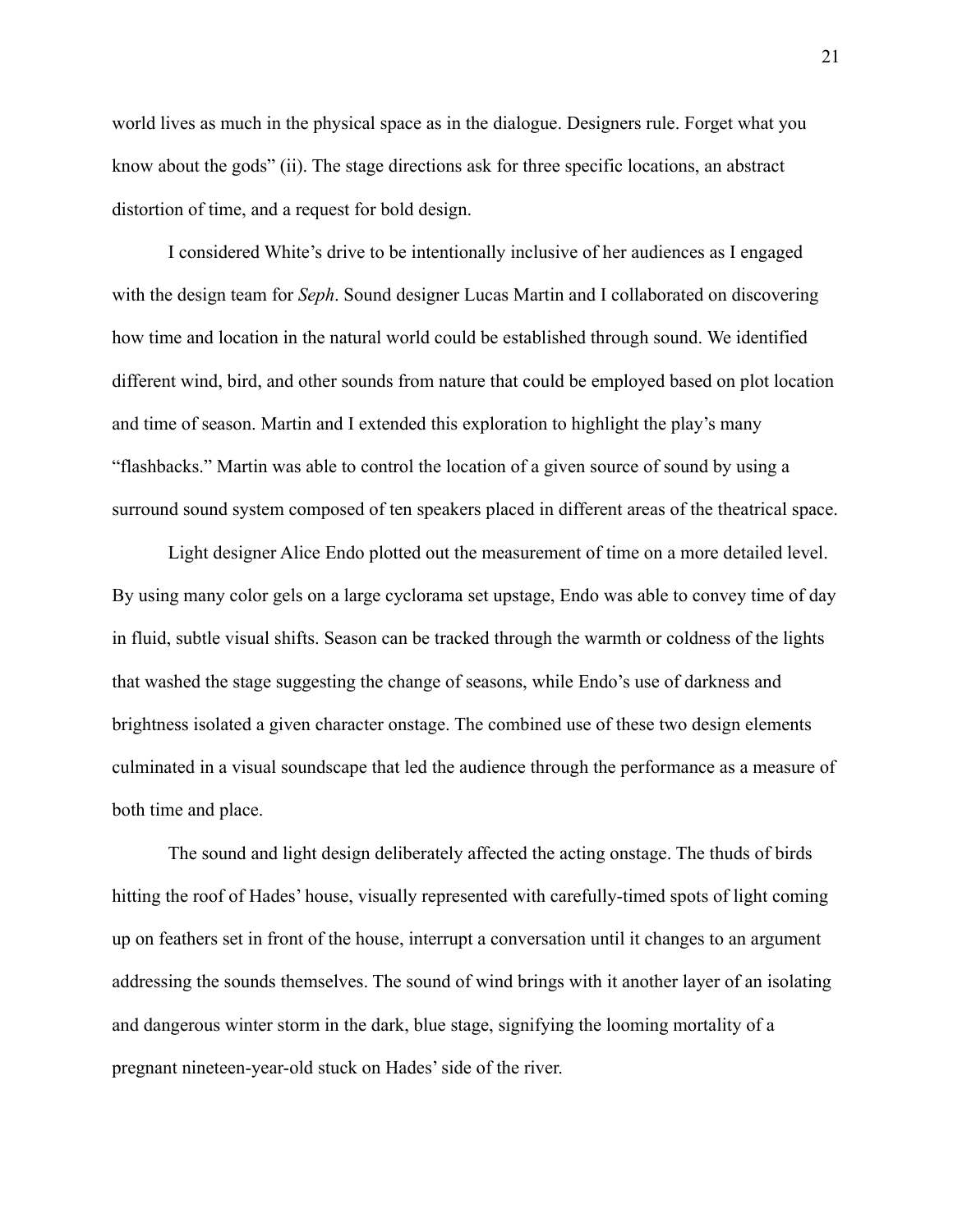Designer Lily Turner focused on creating costumes general enough to not be distractingly identifiable while remaining within current fashion trends so as to better fix the play's time period within "Another now." Oversized puffer coats, shawls, and leather jackets communicated season changes as the story progressed into colder and colder weather. In contrast, the Chorus of Fates linked *Seph* to the Greek myth: chorus members wore draped materials with natural details that corresponded with the prairie grass and forest onstage. Ancient Greek theatrical masks influenced the design of the Chorus' masks. Directing advisor Barbra Berlovitz taught me exercises that I could practice with the actors as they familiarized themselves with mask work.

In rehearsal, actors experimented with the relationship between distance and emotional tone. This experimentation resulted in a first encounter of characters, staged to circle one another using the entire length of the stage. Set designer Eamon McGuigan and I borrowed from White's strategy of fixing certain story locations to locations onstage. Eamon's set presents large stretches of open space that create depth; and moving screens made of prairie grass on Demeter's "Big Sky Country" and forest trees in "The Woods" where Hades resides. Hades' 8-foot by 8-foot space is framed by large grey beams representing a home. It is in this contained space that family members argue; to me, Hades' home suggested a pressure cooker. A river runs across the center of the stage; intimate, pivotal moments of the plot take place at this crossroads. Throughout this story, the chorus, The Fates, watch Seph's journey through the climate and Seph's own growth of awareness by hovering along edges. They represent the audience's connection to Seph as they cluster in the land of the living "Big Sky Country" as Seph shoots and kills a deer with Hades in "The Woods," they shiver as the weather turns more frigid and inhabitable for a young Heather trying to survive, and they beat their hands on their chests in rhythm with the heartbeats Seph can hear as she comes into connection with living beings.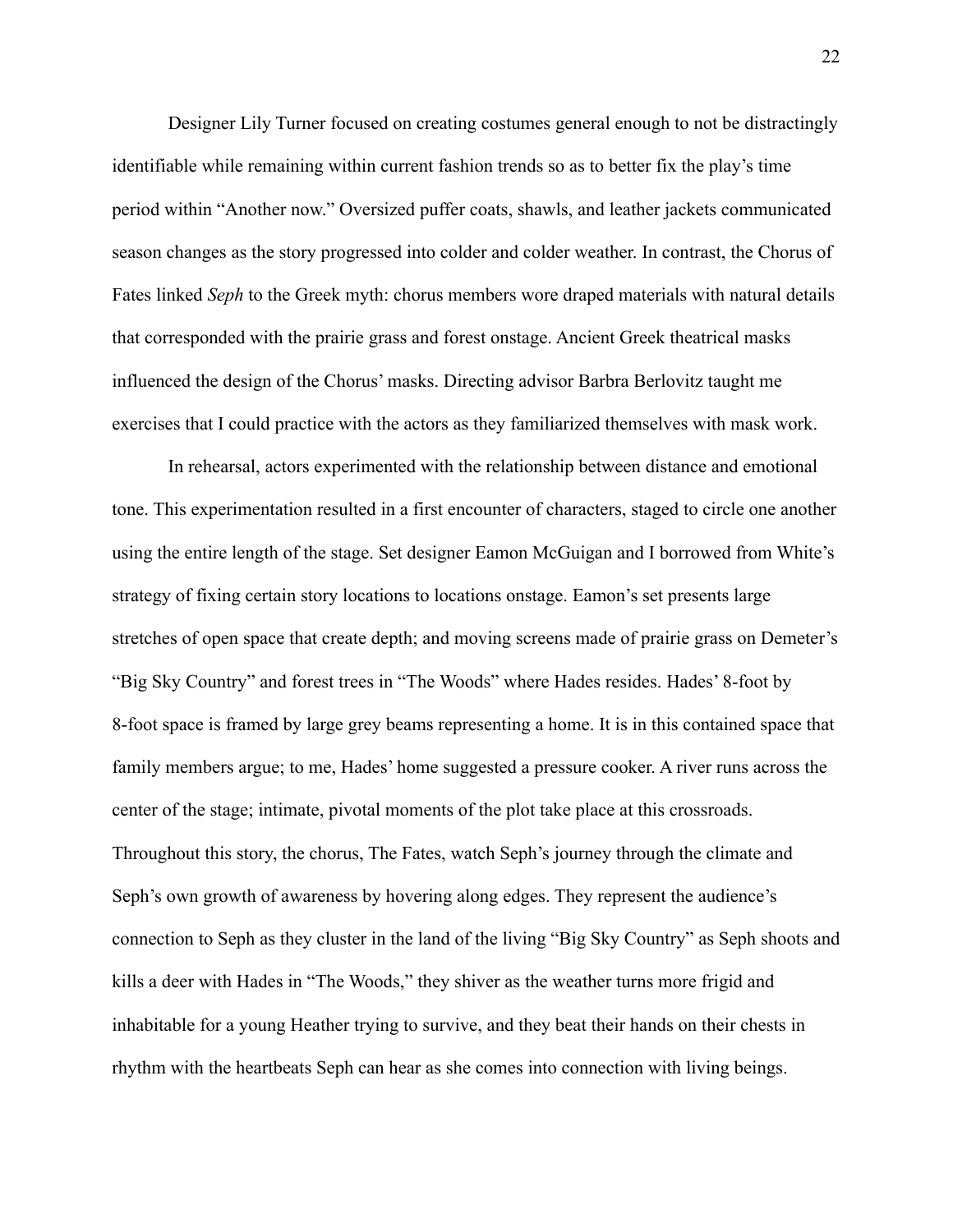In Keenan-Zelt's script for *Seph*, the role of the main character, Seph, is listed as "Female or Non-binary (script uses she/her), 14." One of the largest themes that called to me when choosing *Seph* for my Honors production is its exploration of queer femininity; more specifically, a nonbinary child whose parent(s) perceive them as feminine. This theatrical representation is important to me both as an artist exploring queer femininity in my personal life and because historically queerness has not always been allowed or wanted on stages and pushing the cisheteronormative expectations of Western theaters is my method of challenging oppressive expectations in comparison with how White and LeCompte approach their works.

In my artistic journey with *Seph*, I wanted the queer aspect of Keenan-Zelt's intent to not be overshadowed by a cisnormative binary casting. Keenan-Zelt offered that the role could be played "Female or Non-binary," yet used she/her pronouns. The playwright's decision did leave room for a director to drop the exploration of gender queerness from the narrative by not prioritizing the possibility of casting a non-binary actor. Thus, it was vital to me that the cast and the performer playing Seph be open to actively engaging with this character's identity journey. Finding a cast that supported this journey was not difficult; we advertised the play as an openly queer piece before auditions. The majority of those who auditioned *and* the finalized cast openly identified as queer, a still rare occasion in Macalester's theatre history—another recorded event of this nature in recent years is Macalester honors graduate Miller Shor's script reading in 2019.

In casting a nonbinary performer as Seph, gender dynamics became a lens the audience (made of mostly college students) was able to connect to throughout the piece. Demeter creates life and is regularly accused of being "too emotional" by Hades, who Demeter refers to as violent and unfeeling. Both parents attempt to influence Seph through their perspectives of the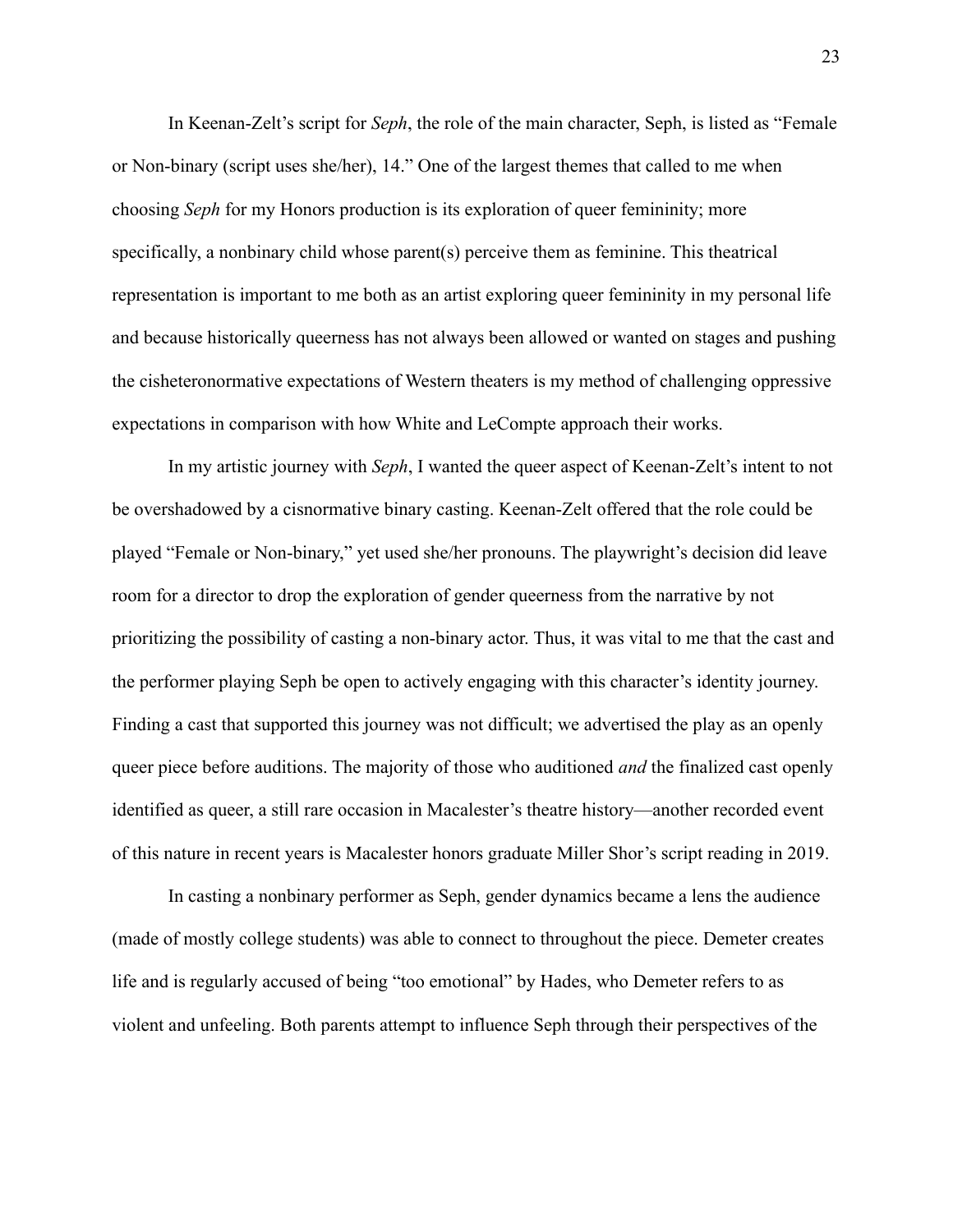world, and Seph struggles with feeling lost in their very gendered battle. In a final scene between Seph and Hades toward the end of the play, they argue:

HADES Our job is to make a clean cut quick. Women and babies are a tangle.

Understand? There's no in-between.

SEPH Yes there is.

HADES Not between life and death.

SEPH I live in-between. (60)

This admittance from Seph to Hades highlights the position of a nonbinary child with two cisgendered parents. The nonbinary identity Seph holds layers the text from a conversation about life and death between gods to the moment when a child admits that neither of their parents will ever be able to fully relate to the way they navigate the world. This acknowledgement is well understood from a queer standpoint for college students today, as most are in Gen Z, the generation spanning 1997 to 2012, who, as a generalized population in the US, hold a generational identity of being more openly queer than the generations before them—this and other research into Gen Z collective awareness and expressions of identity has been collected by Catherine Cheng Stahl and Ioana Literat at Columbia University. This example of the way casting can complicate a text to hold new meanings for certain identity groups is consistent with the entire production of *Seph* through a queer lens examining generational cycles at Macalester College.

The manner in which I hoped to elicit collaboration from the performers in performance choices included considering how their personal identities would contribute to design and other choices. For example, early on in the rehearsal process I assigned the performer playing Seph to create a music playlist based on what they thought their version of Seph, a fourteen-year-old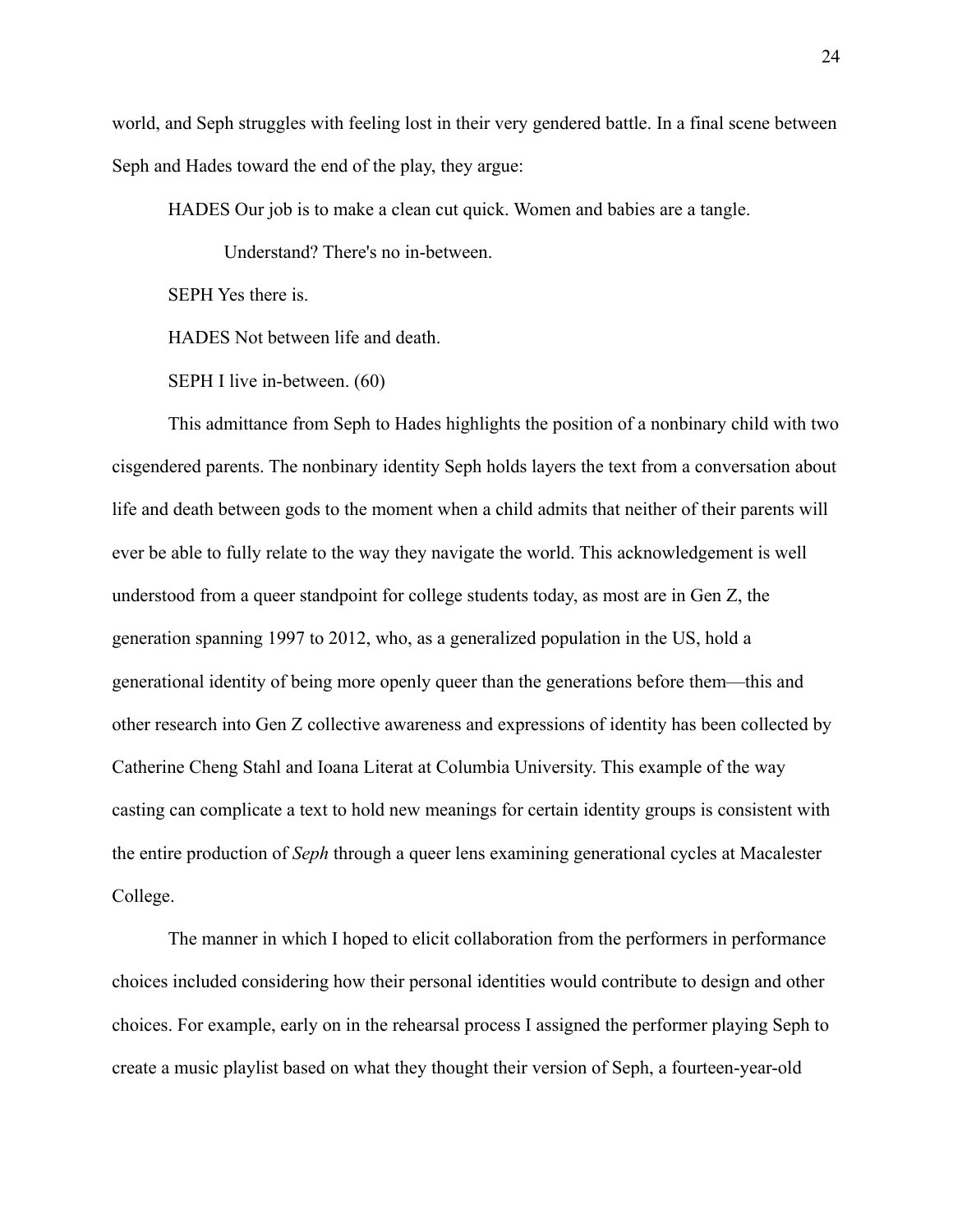nonbinary child of gods, would listen to if they were a current fourteen-year-old in the US. They created a playlist with one hour and twenty minutes worth of music in it. On that playlist was Phoebe Bridgers' "I Know the End." The biography of Phoebe Bridgers, a bisexual musician with divorced parents, holds several parallels to Seph's life story. Unsurprisingly, "I Know the End" is filled with lyrics that directly connect to the script of *Seph*. Below I parallel the links between the two:

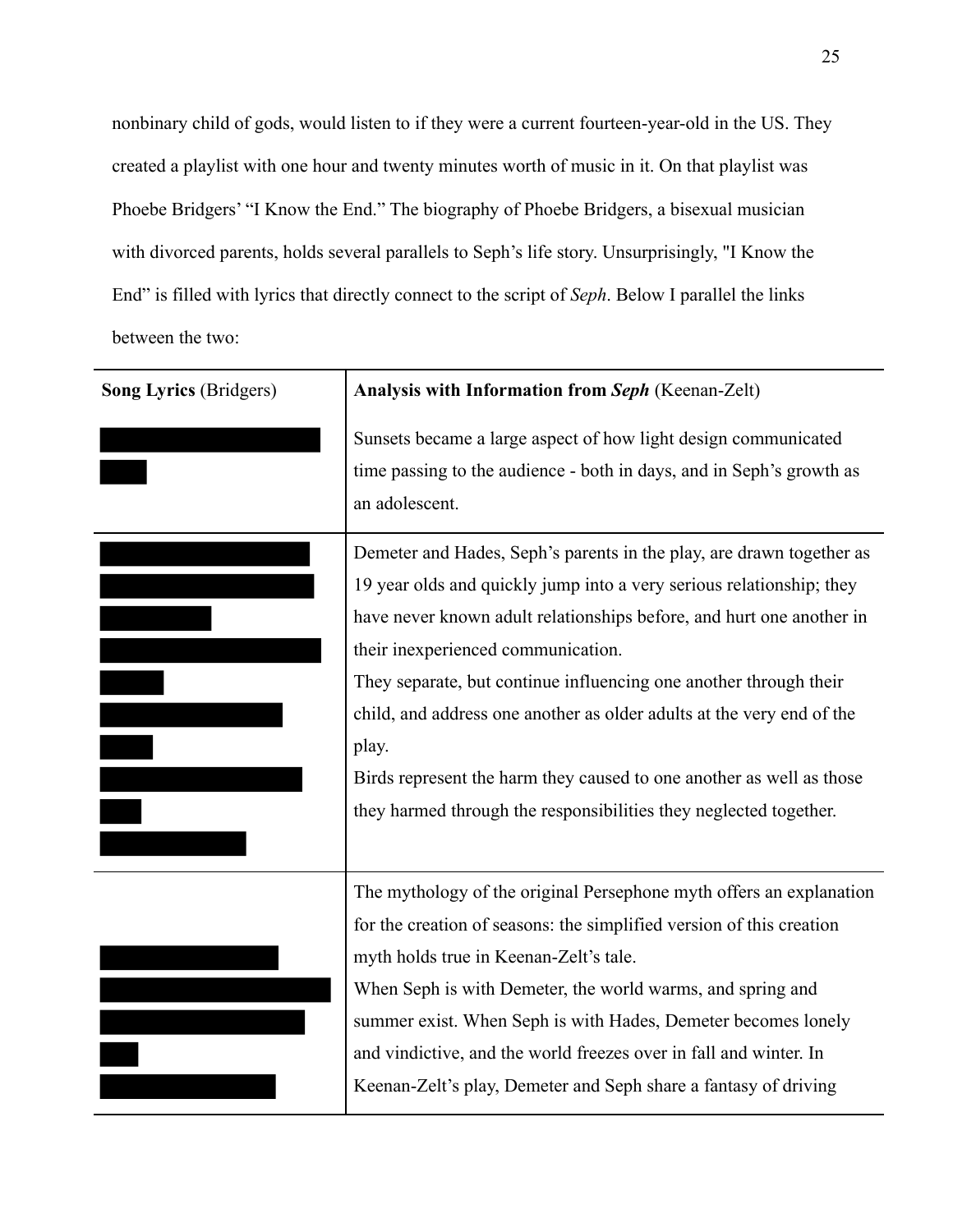

"I Know the End" by Phoebe Bridgers became a deeply special symbol for myself and the cast of Seph at Macalester. As such, "I Know the End" is the final song in Seph's pre-show playlist. During "I Know the End," the lights over the house slowly dim as Alice Endo's light design creates a sunset onstage. Audiences are slowly pulled into the world they are about to witness through the rise and fall of Bridgers' song. When roughly four minutes into the song we hear the chorus "The end is near," spectators watch Seph's chorus walk onto the stage. They wander around Demeter's side of the stage, searching for something or someone who the audience has not yet been introduced to until the chorus settles into still positions with one hand over their hearts. As Bridgers' voice fades away, the echo of sharp breaths fill the now quiet space. Lucas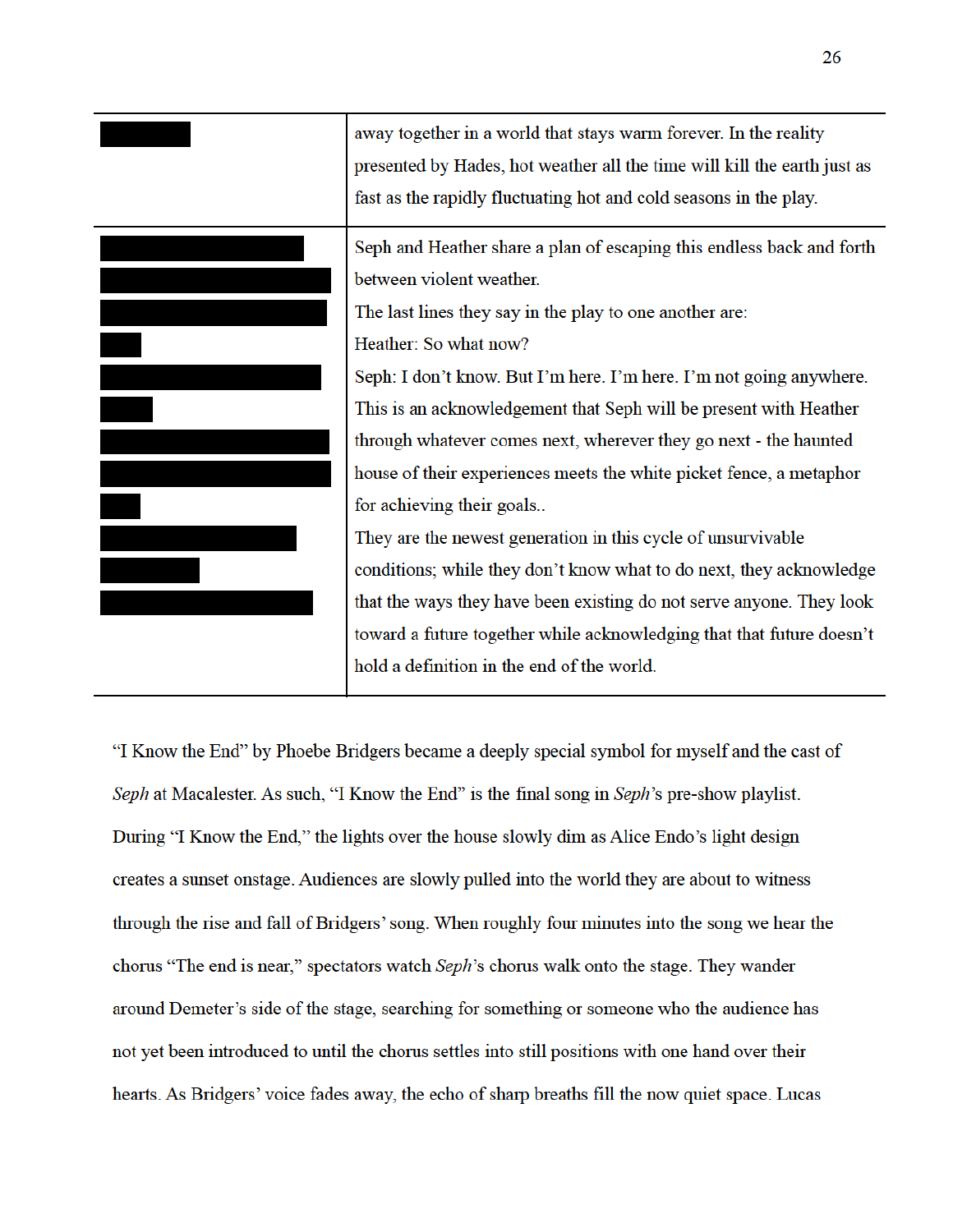Martin's design brings the sound of sweeping wind to the theater. The chorus catches their breath before launching into the script. This fluid flow from pre-show into the first scene of the performance perfectly set the audience in "Another now."

#### **Another Now: Concluding My Researched Analysis of Directing by Looking Ahead**

Generationally, LeCompte and White have been trained at very different cultural moments for the arts. While the patriarchal structures inherent in major American theaters today have impacted the style of direction the two of them use, their methods of questioning oppressive structures in their work differ. Acknowledging that their work is considered "successful" *inside* of the theater structures that originated in 1866 Western Europe allows exploration of the questions: What do "successful" directors of the 21st century who do not align with the 19th century, Western European definition of director look like in the United States today? How do they work *within* these structures to challenge and strengthen the future of theater? The lack of recorded information on a majority of directors of color and non-male directors inspired this researched analysis of Elizabeth LeCompte's *Hamlet* and Whitney White's *An Iliad*. The strategies I discovered in their directorial methods are tools I incorporated into my work on *Seph* by Tori Keenan-Zelt, another adaptation of an old well-known story written by white men while exploring themes of generational accountability, and sexuality and gender. These methods focusing on design, time, accessibility, movement, and casting are not new—they have not been introduced to the theatrical world by White and LeCompte. However, LeCompte and White utilize these tools and this hierarchical structure of theatre to continue stretching audience expectations when it comes to the stories and characters told within American theaters. They work within the system to slowly challenge the oppressive expectations that have come with it,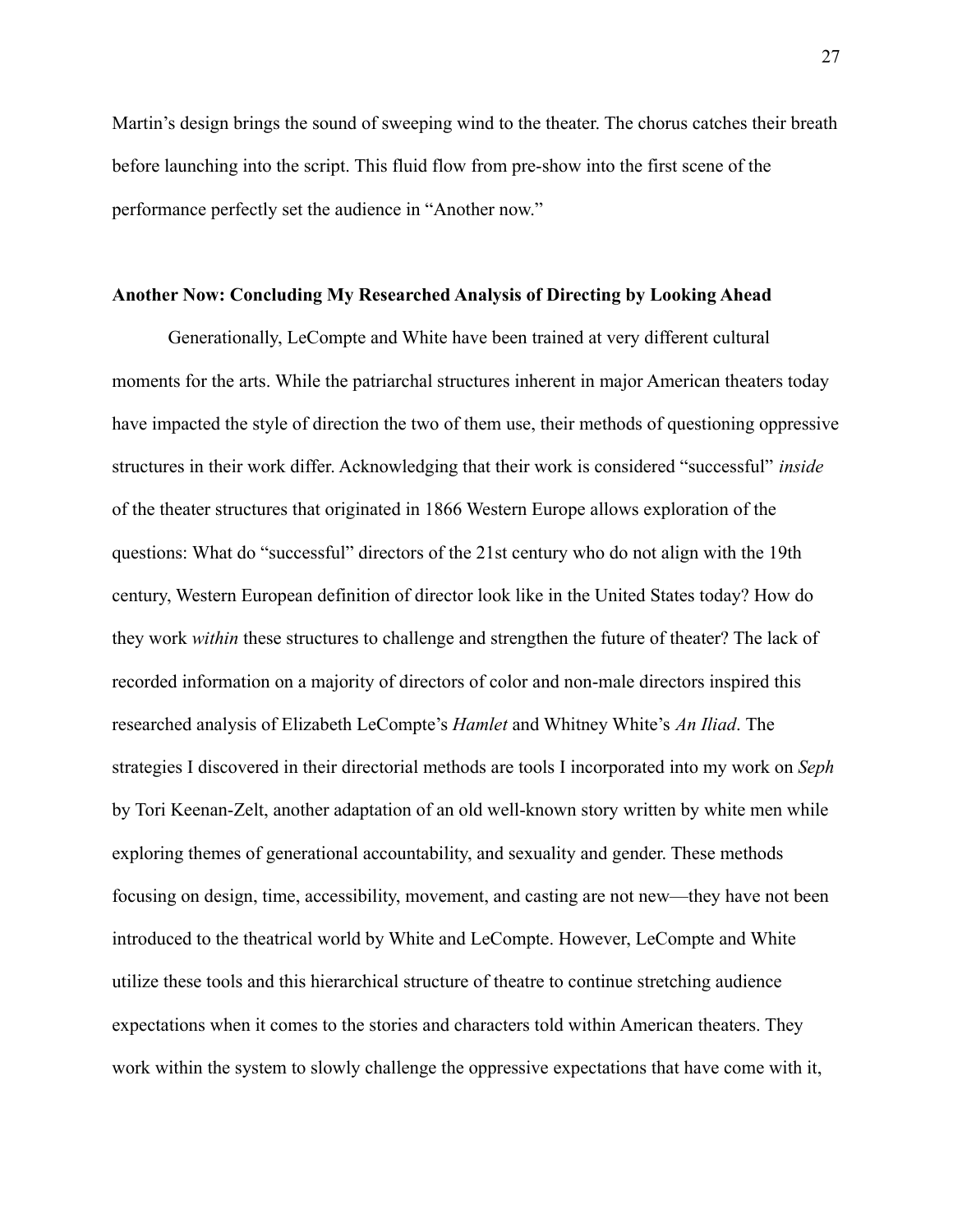and they deserve recorded acknowledgement for their work in this field; my essay serves as this recorded acknowledgement, and by learning these methods through them and incorporating it into my work, I honor these modern female directors on both an academic and artistic level.

My intention as an early-career director stepping out of academia into the professional world is to both explore structures of American theater that exist outside of the rigidity of the structures originating with the Meininger Company so long ago, and exploring how to question and challenge oppressive structures from inside these major theater systems as well, like Whitney White and Elizabeth LeCompte have done. I will continue to advocate for the visibility of directors who do not have adequate representation in recorded archives today in relation to white male directors. Like LeCompte's *Hamlet*, White's *An Iliad*, and my Honors production of *Seph* communicate, it is necessary that we keep track of the trajectory of the past so as to embrace the changes that will push the boundaries of our current contexts toward a better future.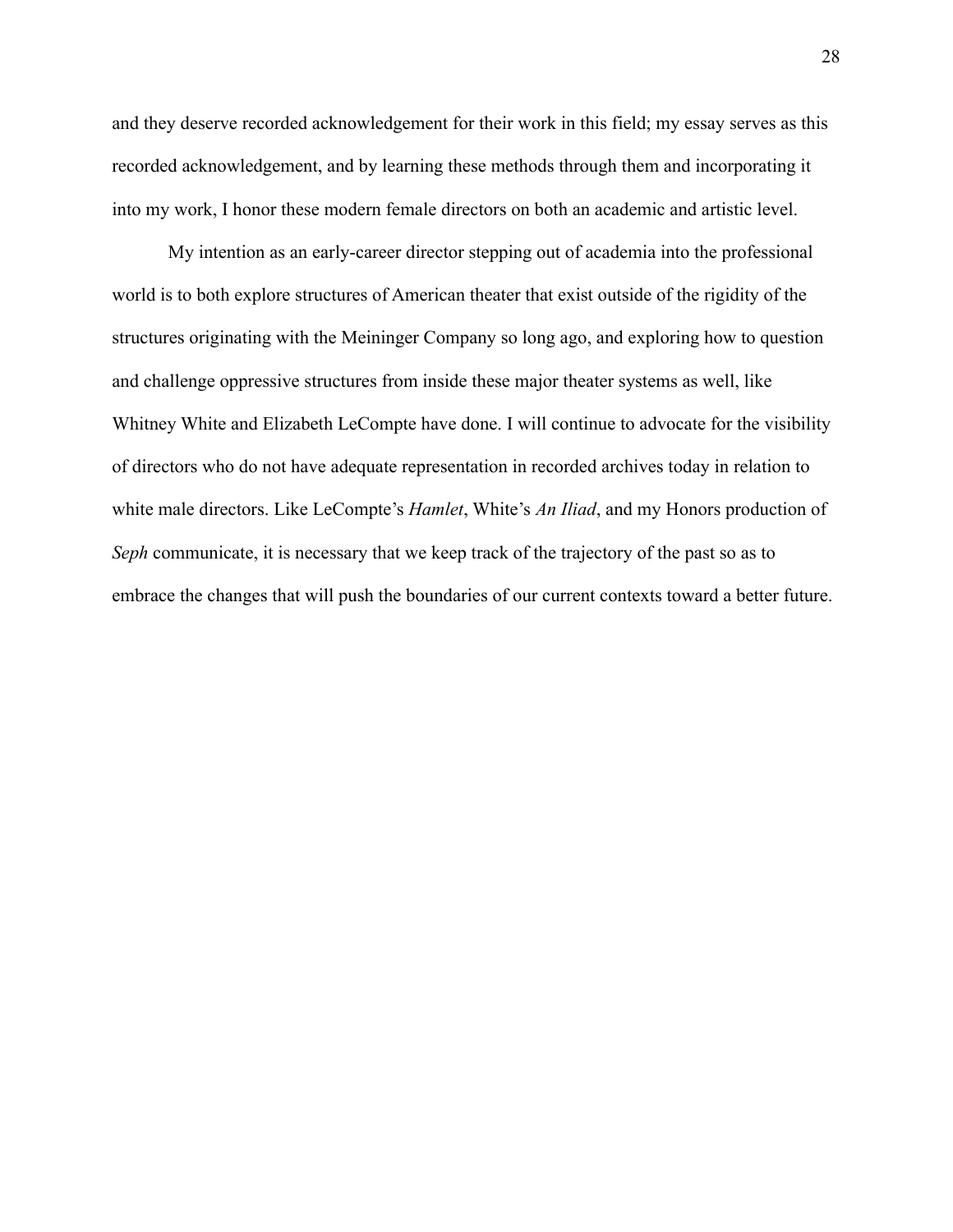#### Works Cited

*Black Film and TV.* "Writer-Director Whitney White Talks About Her Filmed Theatrical Experience Semblance." Wilson Morales, Youtube, September 2021, https://www.youtube.com/watch?v=iCm8fz-xd10. Accessed: April 2, 2022

Bridgers, Phoebe. "I Know the End." Spotify.

https://open.spotify.com/album/6Pp6qGEywDdofgFC1oFbSH?highlight=spotify:track:0p JW1Xw3aY4Eh6k5iuBkfI. Accessed: April 2, 2022

- Butler, Isaac. "How a Playwright and Director Harmonize to Make Great Theater." Aleshea Harris, Whitney White. Slate's Working Podcast, February 2022. https://slate.com/podcasts/working/2022/02/on-sugarland-aleshea-harris-whitney-white?f bclid=IwAR2VVS0Ofeytc-xQTTG5XFkL00-KsSfBU8CKAiAmYG-MmHPtAohUaGfN EP8 Accessed: April 2, 2022
- Drama Online. "The Art of the Rehearsal Interview with Elizabeth LeCompte." Conversations with Contemporary Theatre Makers, edited by Barbara Simonsen, published by Methuen Drama, Youtube, April 2017. https://www.youtube.com/watch?v=iwnqoL0mZnQ. Accessed: April 2, 2022.
- Fuchs, Elinor. "Postdramatic Theatre (Review)." *TDR: The Drama Review*, vol. 52, no. 2, 2008. Cambridge University Press.

Gellman, Lucy. *In "An Iliad," The Art of Story Wins the War.* Arts Council, Greater New Haven, March 2019, https://www.newhavenarts.org/arts-paper/articles/in-an-iliad-the-art-of-story-wins-the-wa

r Accessed: April 2, 2022.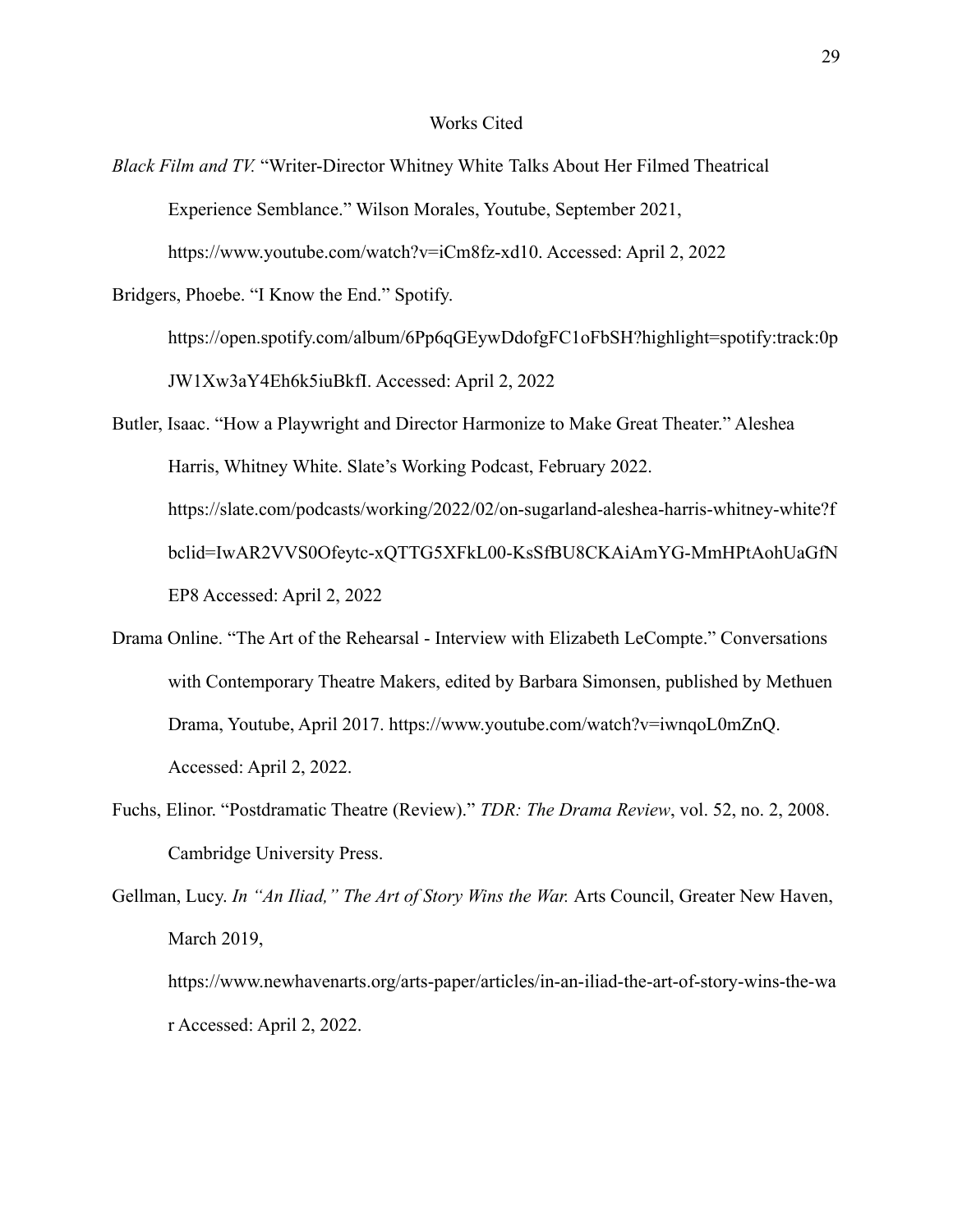- Golden, Noah. *Review: "Iliad" at the Long Wharf Theatre.* Onstage Blog, March 2019. https://www.onstageblog.com/reviews/2019/3/29/review-iliad-at-the-long-wharf-theatre Accessed: April 2, 2022.
- Hedstrom, Cynthia, et al. *Hamlet*. Wooster Group, 2013. Worldcat, https://macalester.on.worldcat.org/oclc/1062399462. Accessed: April 2, 2022.
- Hesiod. (n.d.). *Theogony*. Theoi Classical Texts Library. https://www.theoi.com/Text/HesiodTheogony.html Accessed: April 2, 2022.
- Innes, Christopher. *A Sourcebook on Naturalist Theatre*. London and New York: Routledge, ed. 2000.
- Jadhwani, Lavina, and Victor Vazquez. "Identity-Conscious Casting." *HowlRound Theatre Commons*, 2 Feb. 2022, https://howlround.com/identity-conscious-casting. Accessed: April 2, 2022.
- Keenan-Zelt, Tori. *Seph*. Robert Freedman Agency, 2020.
- Long Wharf Theatre. "An Iliad Interview." March 2019.
	- https://www.youtube.com/watch?v=t1sGhcqZJlg. Accessed: April 2, 2022.
- "Experimental Journey." *The New Yorker*, 1 Oct. 2007, www.newyorker.com/magazine/2007/10/08/experimental-journey. Accessed: April 2, 2022.
- New York Theatre Workshop. "Director WHITNEY WHITE: The Text in Space." Youtube, May 2020. https://www.youtube.com/watch?v=aj6ZQ5k3iiU. Accessed: April 2, 2022.
- Peterson, Lisa and Denis O'Hare. *An Iliad.* Dramatist Play Service Inc. New York, NY, 2013.
- Shurkin, Joel N. "Geneticists Estimate Publication Date of the Iliad." *Scientific American,* Inside Science News Service, 27 Feb. 2013.